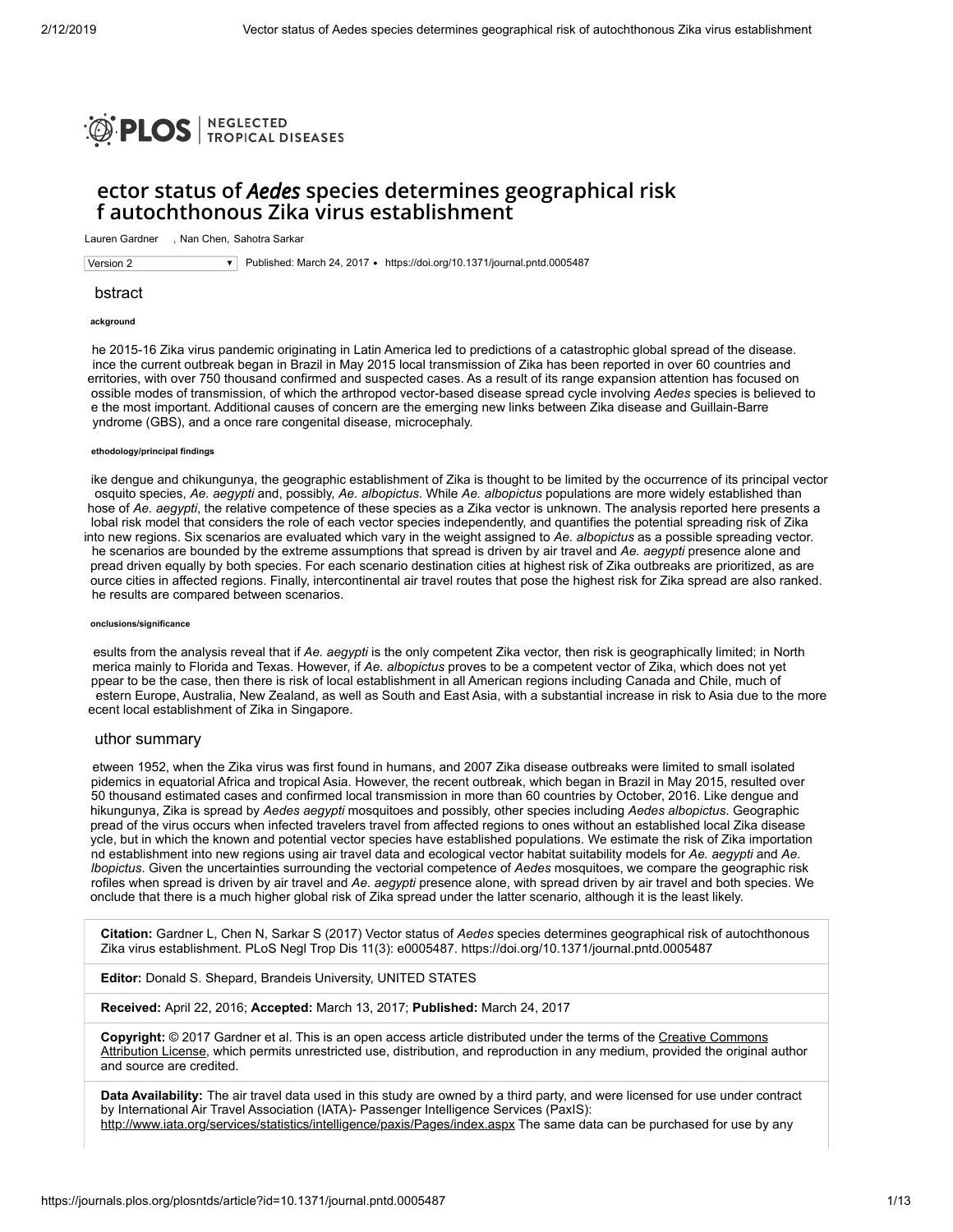other researcher by contacting: Phil GENNAOUI Regional Manager – Aviation Solutions (Asia Pacific) Tel: +65 6499 2314 | Mob: +65 9827 0414 [gennaouip@iata.org](mailto:gennaouip@iata.org) | [www.iata.org](http://www.iata.org/)

**Funding:** The authors received no specific funding for this work.

**Competing interests:** The authors have declared that no competing interests exist.

# Introduction

In May 2015, a Zika disease outbreak originated in Brazil, and by October 5, 2016, local transmission of the Zika virus had been eported in over 60 countries and territories, with over 750 thousand estimated cases [\[1\]](#page-7-0). The World Health Organization (WHO) reviously predicted that the virus would establish itself in all countries in the Americas except Canada and Chile [[2\]](#page-8-0), and with few xceptions this scenario has proved true. Travel-imported cases have also been increasingly reported throughout the United tates, as well as in Australia, New Zealand, Canada, Western Europe, and China [\[3](#page-8-1)], representing the first time Zika has been eported in many of these western countries.

he Zika virus was first isolated in 1947 in a sentinel monkey in the Zika forest of Uganda [\[4\]](#page-8-2) which gave the virus its name. It was irst found in humans in 1952 [\[5\]](#page-8-3). However, only 14 human cases were documented prior to 2007 [[6\]](#page-8-4), and these were limited to mall isolated epidemics in equatorial Africa and tropical Asia [\[6\]](#page-8-4). Since the 1950s the virus has spread eastwards from Africa hrough Asia and the Pacific, culminating with the 2015-16 outbreak in Latin America [\[7,](#page-8-5) [8\]](#page-8-6).

he first documented recent outbreak of Zika disease occurred on Yap Island in the Federated States of Micronesia in the North acific in 2007 with less than 200 acknowledged cases [[6](#page-8-4)]. In 2013 another outbreak occurred in French Polynesia, with around 8,000 suspected cases, at which point Zika began to be generally recognized as a re-emerging infectious disease [[9\]](#page-8-7). The utbreak subsequently spread from French Polynesia to other Pacific Islands including New Caledonia, Cook Island, and Easter Island, where autochthonous transmission cycles were established [\[10\]](#page-8-8). Travel–imported cases were also documented in Japan [11\]](#page-8-9), Germany [\[12](#page-8-10)] and Norway [\[10\]](#page-8-8), among other regions.

he recent outbreak in Latin America began in Brazil, with the first documented Zika case reported in May, 2015 [\[13\]](#page-8-11), although hylogenetic analyses of virus RNA sequences suggest that the virus was introduced into the Americas between May and ecember 2013 [\[14\]](#page-8-12). The virus quickly spread from Brazil throughout Latin America; by February 2016, an estimated 31,555 cases ere identified in Colombia alone [[2](#page-8-0)].

istorically, Zika infection has been associated with mild symptoms typically resembling and milder than those of related rboviruses such as dengue and chikungunya; many cases of infection show no symptoms at all. However, the recent outbreaks in rench Polynesia and Latin America have been associated with much more serious clinical manifestations of the virus. In Brazil and rench Polynesia, a link between Zika and a rare congenital disease, microcephaly, has been identified [15-[22](#page-9-0)]. Additionally, uillain-Barre Syndrome (GBS) has been reported in patients infected with Zika, firstly in the 2013 French Polynesia outbreak [\[23\]](#page-9-1), nd since in greater numbers in Brazil, El Salvador, Venezuela, Colombia, and Suriname [[22](#page-9-0)]. The unprecedented size of the utbreak, rate of spread, and potential links with microcephaly and GBS prompted the WHO to declare the current Zika virus utbreak a public health emergency of international concern [[24\]](#page-9-2).

ika now joins a list of arboviral diseases such as dengue and chikungunya that are being increasingly reported in new parts of the orld, all likely introduced through global transport systems such as passenger air travel and maritime freight [[14](#page-8-12), [25](#page-9-3)]. Geographic pread of the virus occurs when infected travelers travel from affected regions to ones without local establishment of the disease, ut in which the known and suspected vector species have established populations. Like dengue and chikungunya, Zika is known o be spread by *Aedes aegypti*; it is also strongly suspected to be spread by *Aedes albopictus*. While vectorial competence of *Ae. egypti* is well established [[26–](#page-9-4)[29](#page-9-5)], and it is now confirmed to be the primary vector in spreading Zika [[30–](#page-9-6)[32\]](#page-9-7), the capacity of *Ae. lbopictus* as a secondary vector for spreading Zika is still unclear. There is evidence of the potential role of *Ae. albopictus* [\[33,](#page-9-8) [34\]](#page-10-0), owever, there is limited and conflicting quantitative estimate of its efficiency [[35,](#page-10-1) [36](#page-10-2)]. Jupille *et. al.* [[35\]](#page-10-1) found that both *Ae. aegypti* rom Madeira Island and *Ae. albopictus* from France were able to transmit the Zika virus, however *Ae. albopictus* from France was ound to be less suitable to sustain local transmission. Chouin-Carneiro *et. al.* [[36](#page-10-2)] observed high infection but low transmission ates for both *Ae. aegypti* and *Ae. albopictus*, while WHO [\[31](#page-9-9)] notes the vector competence for both species is similar, but *Ae. lbopictus* is considered to have lower vector capacity than *Ae. aegypti*. The outcomes from these studies suggests both species re capable of Zika transmission, while also highlighting the uncertainty in the role that *Ae. albopictus* may play in transmitting, preading, and helping to maintain the virus in many areas of the world. Further, potential virus adaptation to new vectors, as emonstrated in the case of Chikungunya in La Reunion [\[37,](#page-10-3) [38](#page-10-4)], introduces additional uncertainties.

he uncertainty surrounding the vectorial competence of different *Aedes* species in spreading Zika serves as the main motivation or the present analysis. This study explicitly addresses the differences in the potential geographical risk of Zika spread and local isease cycle establishment if *Ae. aegypti* is the sole competent vector versus if both *Ae. aegypti* and *Ae. albopictus* are competent or this purpose. Scenarios which further vary in the relative capacity of *Ae. albopictus* as a secondary vector are also considered.

s noted earlier, available evidence indicates that the two species differ in their vectorial competence. Moreover, the two species lso vary widely in their present geographic distribution: *Ae. aegypti* is mainly present in wet tropical regions, while *Ae. albopictus*, a uch better disperser, has a wider global presence in temperate regions, including the northern United States and parts of Canada, outhern regions of the Americas including Chile, parts of Western Australia and East Asia. The analysis presented here is global nd carried out at the finest resolution (1 arc-minute) that was permitted by the available data. Some preliminary findings were eported earlier [\[39](#page-10-5)] but the methodology was not described; all the analyses have been expanded and updated here and xpectations from those preliminary findings were used to validate conclusions from the analysis using "back-testing".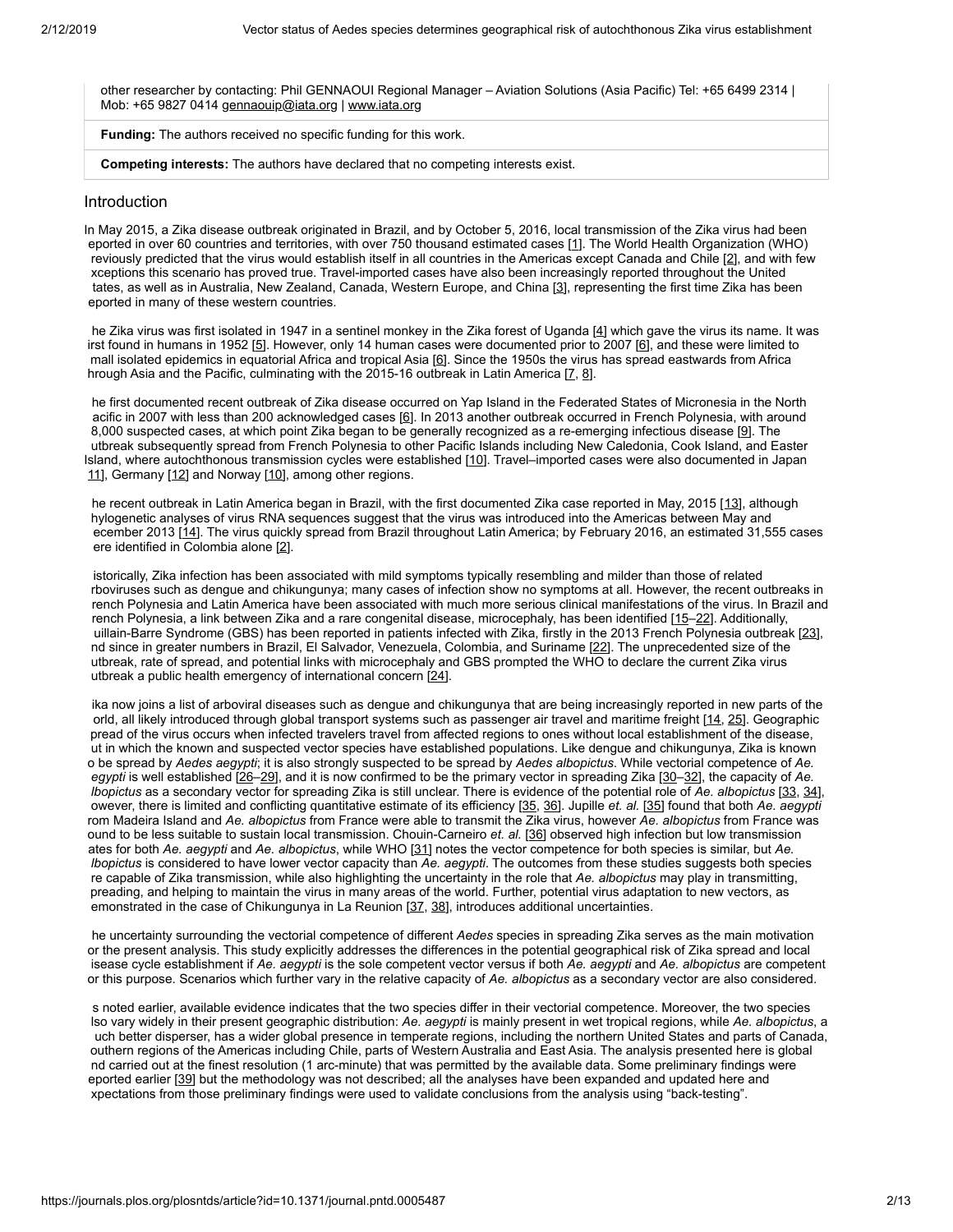everal recent studies have mapped the potential spread of Zika into new regions [[40](#page-10-6)–[43\]](#page-10-7). These studies differ from the present ne in either the assumptions made about the competence of potential vector species, in the spatial resolution or geographical xtent of the study areas used, or in the methodological tools that were used. Monaghan *et. al.* [[42\]](#page-10-8) simulated *Ae. aegypti* and *Ae. lbopictus* mosquito abundance based on meteorological models, and overlaid the results with travel and socioeconomic factors to stimate the cities in the United States with the highest expected cases of travel-imported Zika. Nah *et. al.* [[43\]](#page-10-7) presented a global isk model for Zika importation which used survival analysis and publicly available epidemiological and air travel data to predict the isk of importation and local transmission of Zika at the country level. In one study, Bogoch *et. al.* [\[40\]](#page-10-6) presented an air travel-based isk map of Zika spread from Brazil into the rest of the Americas, and in another study modeled risk posed to Africa and the Asia acific region [[41](#page-10-9)]. Both works [\[40](#page-10-6), [41](#page-10-9)] implicitly assumed Zika to be equally efficiently spread by both *Ae. aegypti* and *Ae. lbopictus*, and all studies only considered airline travelers departing the Americas. However, on August 28, 2016 local Zika spread as confirmed in Singapore, and autochthonous Zika transmission has since been reported across multiple community clusters [44](#page-10-10)]. With Singapore serving as a new potential source of Zika infected travelers, a substantially higher risk is posed to South and outh-east Asia, where *Aedes* mosquito populations are well established, and Zika and dengue are endemic.

he present analysis extends previous work by presenting a global risk analysis based on a new mathematical framework to stimate Zika importation and establishment risk at a city level based on the most recent state of the outbreak, and accounting for ncertainties regarding the vectorial competence of *Ae. albopictus*. The risk analysis reported in this paper considers six scenarios, , B, C, D, E and F, respectively, which vary in their assumed relative capacity of *Ae. albopictus* compared to *Ae. aegypti*, as a econdary spreading vector of Zika. The scenarios are bounded by two extreme assumptions; in Scenario A spread is assumed to e driven by *Ae. aegypti* presence alone, while in Scenario F spread is driven by *Ae. aegypti* and *Ae. albopictus* presence equally. In Scenarios B through E spread is driven predominately by *Ae. aegypti* presence with *Ae. albopictus* presence playing a lesser ole. These scenarios are further described in the Materials and Methods section.

esides air travel data, this work utilizes ecological vector habitat suitability models for *Ae. aegyti* and *Ae. albopictus* previously eveloped to analyze the role of air travel in the risk of geographical spread of dengue [45-[47](#page-10-12)]. Those models are relevant to the isk of Zika spread because the same two vector species are implicated with one difference: while *Ae. aegypti* is known to be an fficient vector for both diseases, in the case of dengue *Ae. albopictus* is also known to be a competent but less efficient vector, hereas in the case of Zika it is a likely vector but its relative competence is unknown. Thus, the focus of this analysis will be on our questions:

- 1. For each scenario, what is the *expected relative risk posed to unaffected regions* by Zika-infected travelers arriving (by air) from known affected regions?
- 2. For each scenario, what is the *expected relative risk posed by airports in affected regions* by Zika-infected travelers departing (by air) to unaffected regions?
- 3. What are the intercontinental air travel routes that pose the highest risk of spreading Zika into new regions?
- 4. To what extent did *Ae. albopictus* play a secondary role in the 2015-2016 Zika pandemic in Latin America?

he analysis reported here only considers potential vectorial transmission of Zika. It ignores other modes of transmission that have een reported including sexual transmission [\[22](#page-9-0)] and congenital transmission [\[22\]](#page-9-0).

# aterials and methods

hroughout this analysis, the expected relative risk was computed as a function of three main components, the volume of travelers oving between Zika-affected regions and unaffected regions, the probabilistic expectation of established vector populations at the rigin, and the probabilistic expectation of established vector populations at the destination. Because of the role of air travel, irports are central to this analysis as both origins and destinations for the spread of Zika. The vector suitability models and travel tatistics used to compute passenger travel volumes are explained in further detail in the Data Section.

#### **isk model**

he following protocol was used for a scenario specific risk analysis. Six scenarios are considered, A–F, which vary in the assumed elative capacity of *Ae. albopictus* as a spreading vector of Zika. The six scenarios are bounded by Scenario A, where spread is ssumed driven by air travel and *Ae. aegypti* presence alone, and Scenario F, where spread is assumed to be driven by air travel nd both species equally. Scenario B, C, D and E represent cases where *Ae. albopictus* plays a secondary role to *Ae. aegypti*. pecifically, the relative capacity of *Ae. albopictus* compared with *Ae. aegypti* ranges from 10% to 75% across these scenarios. ssigned weights are used in the six scenarios to represent the relative capacity, and are *w* = 0, 0.10, 0.25, 0.5, 0.75 and 1 for cenarios A–F, respectively. In Scenario A the assigned weight is 0, representing the case where *Ae. albopictus* has no capacity to pread Zika, while in Scenario F the assigned weight is equal to 1.0, representing equal capacity for the two species. The range of eights is selected to demonstrate the variability in the risk posed to or from a particular location as a function of the relative apacity of *Ae. albopictus* to transmit Zika. Because *Ae. aegypti* has been confirmed as the primary spreading vector of Zika, the ensitivity analysis is more focused on the lower relative capacities of *Ae. albopictus*, which is suspected to play a much lesser role. iven these six scenarios, the protocol consists of seven stages:

- 1. Identify the complete set of source airports, *S*, as those in countries in which autochthonous Zika transmission has been reported as of October 5, 2016 according to the Centers for Disease Control and Prevention (CDC) [\[3](#page-8-1)].
- 2. Define the set of potentially at-risk destination airports *D*, as those airports located in cities in unaffected regions as of October 5, 2016 according to the CDC [\[3\]](#page-8-1).
- <span id="page-2-0"></span>3. Define , the relative habitat suitability for each airport *i* for each scenario *k* as a function of *Ae. aegypti* and *Ae. albopictus* established vector presence in each location, and the scenario specific weight, *w*. For Scenario *k*, the relative habitat suitability in the city served by airport *i*,is defined as:

$$
\sigma_i^k = 1 - [(1 - \sigma_i^{ae})(1 - w * \sigma_i^{alb})]
$$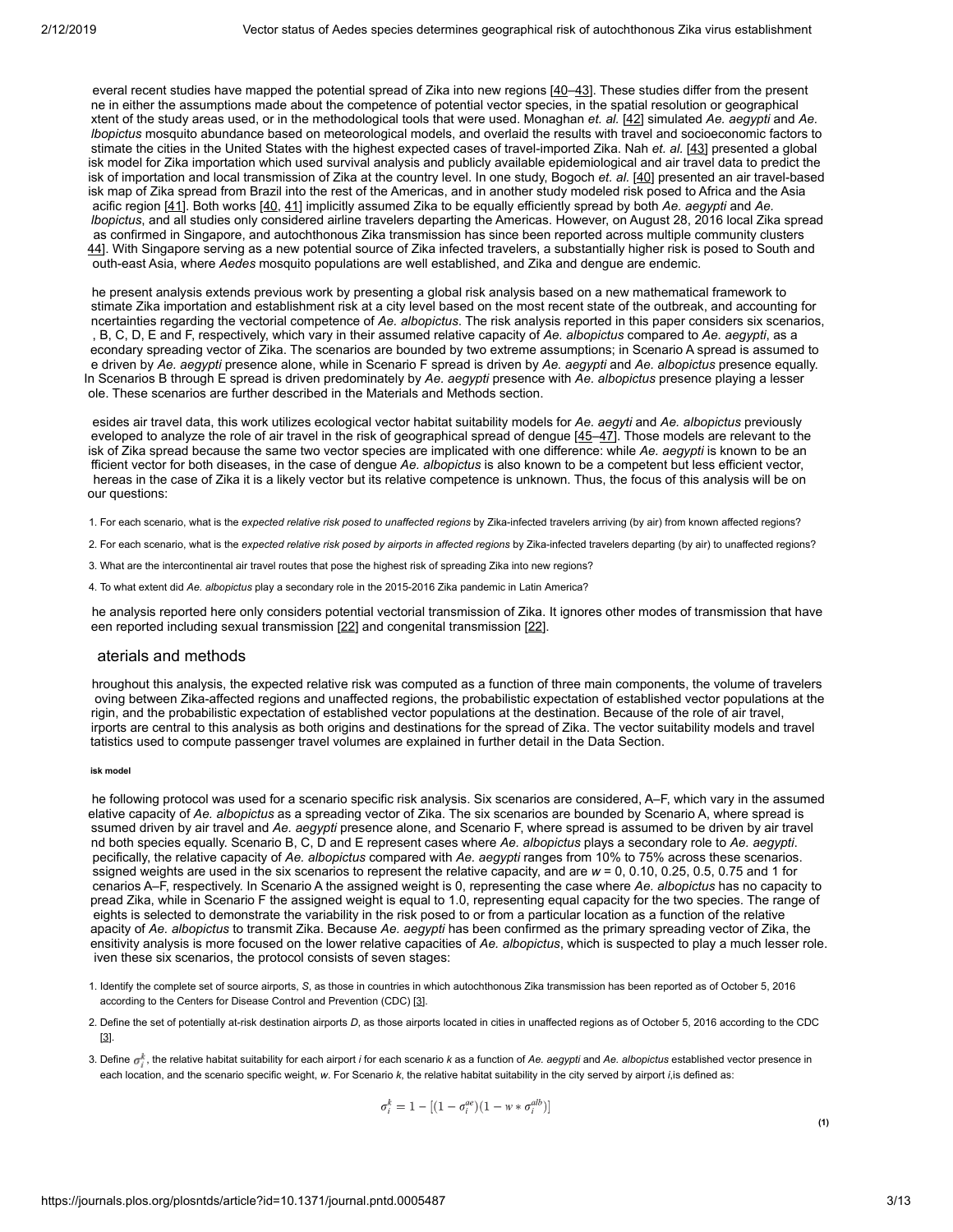where  $\sigma_i^{ae}$  is the relative habitat suitability of Ae. aegypti in the city served by airport *i*,  $\sigma_i^{alb}$  is the relative habitat suitability of Ae. albopictus in the city served by airport *i*, and *w* is the weight assigned in scenario *k*, ranging between 0 and 1. When  $w = 0$ ,  $\sigma_i^k = \sigma_i^{ae}$ , or simply the expected presence of Ae. aegypti in the city served by airport *i*. When  $w = 1$ ,  $\sigma_i^k$  is equivalent to the expected presence of either Ae. aegypti or Ae. albopictus in the city served by airport *i*. The habitat suitabilities for each vector are normalized to a 0-1 scale.

4. For each scenario *k*, compute the travel route risk for each origin-destination pair, *ij*, connecting a source airport, *i*, and an at-risk destination airport, *j*. Define the route risk as

$$
r_{ij}^k = V_{ij}\sigma_i^k \sigma_i^k
$$

where  $V_{ij}$  is the volume of travel between origin airport *i* ∈ S and destination airport *j* ∈ *D*, and  $\sigma_i^k$  is the relative vector habitat suitability for scenario *k* in the city served by airport *i*.

<span id="page-3-0"></span>5. For each scenario *k*, compute the destination risk posed to each at-risk airport *j*,  $d_i^k$ , by aggregating the incoming route risks from all source airports in set *S*,

$$
d_j^k = \sum_{i \in S} r_{ij}^k \ \forall j \in D
$$

**(2)**

**(3)**

**(4)**

6. For each scenario k, compute the origin risk posed by each source airport *i*,  $o_i^k$ , by aggregating the outgoing route risks across all connected at-risk destination airports in set *D*,

$$
o_i^k = \sum_{j \in D} r_{ij}^k \ \forall i \in S
$$

7. For steps 5 and 6, the computed risks for each origin and destination for each scenario were normalized to the highest risk value in Scenario D as follows:  $\tilde{d}_j^k = \frac{d_j^k}{max_d^k}$   $\forall j \in D$  and  $\tilde{o}_i^k = \frac{o_i^k}{max_o\tilde{c}}$   $\forall i \in S$ , respectively, to reflect the expected relative risk (a value ranging between 0 and 1) posed in each scenario.

## **ack-testing**

 separate analysis was conducted to evaluate the performance of the risk model. The protocol described above was reimplemented, wherein the set of source airports, *S*, was defined as those in areas with autochthonous Zika transmission as of ebruary 15, 2016 rather than October 5, 2016 [\[39](#page-10-5)]. Between February 15 and October 5, 2016, 29 new countries and territories ere added to the CDC list of affected regions. The ranking and relative risk quantified by the proposed model for each scenario for hese 29 countries is presented and discussed. This analysis also serves to identify the sceanrio most consistent with the observed utbreak, and thus the role played by the secondary spreading vector, *Ae. albopictus*.

**ata**

he proposed risk model is based on data from the global air traffic network and species distribution models for the principle preading vectors species.

## ravel data.

he transportation data was obtained from the International Air Transport Association (IATA), and included origin, destination and topover airports for all routes, as well as the calibrated passenger travel volumes for each route. The route-specific passenger ravel volumes supplied by IATA were calibrated based on data from 240 airlines comprising 84% of global air traffic, and includes ver 3400 airports. The passenger volumes were available at a monthly temporal resolution, which thus determined the temporal esolution of the model. The transportation data used in this paper were limited to passenger travel volumes and did not include argo flights on which vectors could potentially be transported because the latter mode of Zika spread was excluded from this odel. The analysis was done using flight paths and travel volumes for all routes in October 2015. These are the most recent data vailable for this annual period.

#### pecies distribution models.

he risk for the establishment of Zika and potential cases of disease in an originally non-endemic area depends fundamentally on he ability of a vector to establish itself in that area, that is, on the ecological conditions for the vector there. When these ecological onditions are suitable, the disease may become endemic if the vector species successfully disperses to that area. A quantitative elative measure of the suitability of one area compared to another defines the relative ecological risk of that area [[48](#page-10-13)[–50\]](#page-11-0). If the cological risk is low, such an establishment is highly unlikely. If that risk is high, then other factors, such as the (temporally) immediate ambient environmental conditions and the size of the founder population or the availability of hosts, become critical for stablishment.

his analysis was based on habitat suitability for the two principal Zika vector species, *Ae. aegypti* and *Ae. albopictus*. The relative cological risk for the establishment for each species was estimated using a global species distribution model at a 1 arc-minute esolution [\[51](#page-11-1), [52](#page-11-2)] based on a maximum entropy algorithm incorporated in the Maxent software package [\[53](#page-11-3), [54](#page-11-4)]. Details of these odels have been published earlier in the context of risk of dengue spread through air travel [\[45–](#page-10-11)[47](#page-10-12)]. The same algorithm has ince been used by others to model the distribution of these species at a coarser spatial resolution [[55\]](#page-11-5). A different algorithm has een used by another group, also at a coarser resolution, to map the global distribution of the two vectors [\[56\]](#page-11-6), and the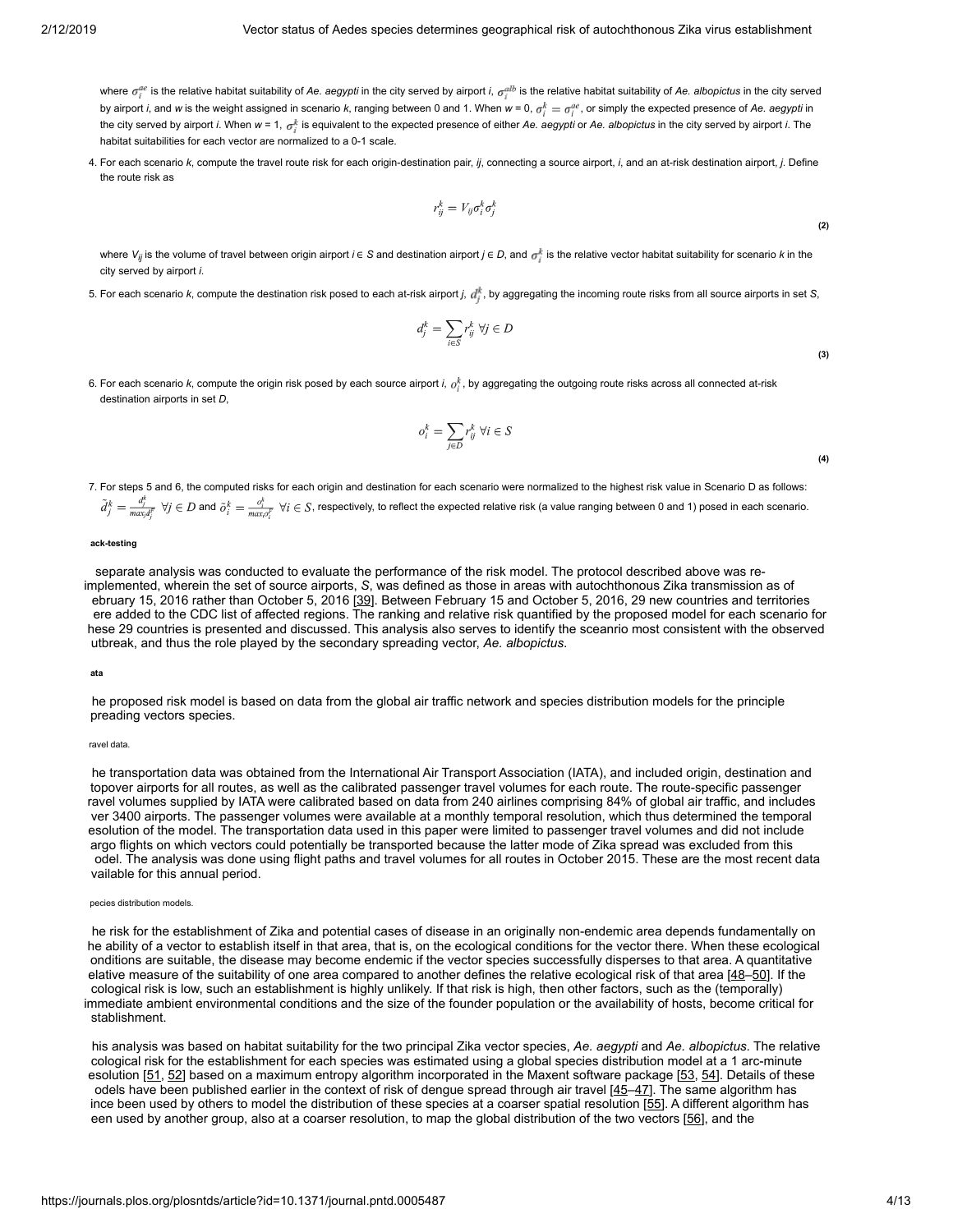nvironmental suitability for Zika [\[57](#page-11-7)]. While it is impossible to compare these results formally because of the differences in spatial esolution, the predicted distributions all appear to share the same geographical extent suggesting strongly that these models are ood indicators of where these *Aedes* species are likely to be present.

In this risk analysis, it was assumed that these two species do not interact, that is, the probability of the presence of each is independent of that of the presence of the other. Thus, the probabilistic expectation of at least one of the vector species being resent in a cell was calculated as the complement of the probability that neither is present, assuming statistical independence, as efined in  $eq(1)$ . The expectations are aggregated to the city level by averaging them over all the cells in the relevant geographical nits. These expectations define the relative ecological risk for Zika in each cell. Habitat suitability for each city in this analysis was omputed by aggregating across all cells in a circle with a radius of 50 km. This study does not explicitly account for population size r the human-to-vector ratio in a region, although the arrival travel volumes, which are included, are highly correlated to regional opulation levels.

## esults

he destination risk model results are illustrated in [Fig 1.](#page-4-0) The top 100 cities to which Zika may be imported from affected regions for cenarios A, C, D, E and F are shown. The results for Scenario B are too hard to distinguish from A and C in the figure, so it is left ut. The size of the circle represents the estimated expected relative risk posed to each city, with the color indicating the scenario. or those cities which are served by more than one international airport, the relative risk for all airports which serve the given city re aggregated. Solid dark red indicates the risk from *Ae. aegypti* alone, *i.e.*, Scenario A, and the color of the circles lightens rogressively from Scenario A to Scenario F. All risk values are computed using  $eg(3)$ , for their respective scenarios.

<span id="page-4-0"></span>

### **Fig 1. Destination Risk Map for Spread of Zika.**

The circles depict the top 100 cities to which Zika may be imported from source regions, resulting in local outbreaks. The countries shaded in gray are those with reported autochthonous Zika transmission as of October 5, 2016. The size of the circle is the estimated relative risk, with the color indicative of the scenario. The darkest shade indicates the risk from *Ae. aegypti* alone. Lighter color circles indicate total risk from both species, weighted according to scenarios C, D, E and F. <https://doi.org/10.1371/journal.pntd.0005487.g001>

[1 Table](#page-7-1) contains the list of the top 100 at risk destination cities included in the map for all six scenarios, including their orresponding rank, relative risk, and designated country.

o gain a better understanding of the risk posed by outgoing travelers, the risk posed by each city in a known affected region for xporting infected travelers is also assessed. The top 100 origin cities in the affected regions likely to export Zika to new regions re listed in [S2 Table,](#page-7-2) including their corresponding rank, relative risk, and designated country. Similarly to the destination risk, the elative risk at the city level is aggregated over all airports which serve a given city.

 $3$  and [S4](#page-7-4) Tables further breaks down the previous results to identify those routes which carry the most risk into and out of cities, nd include the top 100 highest risk origin-destination city travel pairs for Scenario A and F, respectively.

inally, in regard to validation, the model was run for each scenario using the set of sources as of February 15, 2016 along with ravel data for February 2015. The destination risk results were aggregated to the country level, ranked and compared with the ctual set of 29 counties/territories that were added to the CDC list of confirmed affected regions between February 15th, 2016 and ctober 5, 2016. Results from the back-testing analysis for each scenario are presented in [S5](#page-7-5) and [S6](#page-7-6) Tables. [S5 Table](#page-7-5) lists the set f 29 Countries with local Zika transmission confirmed between February 15 and October 5 and the relative ranking for each of hose countries computed for each of the six scenarios. [S6 Table](#page-7-6) lists the top 29 countries at risk for the six scenarios. The results eveal Scenario A identified more of the 29 countries in it's top 29 ranking than the other three scenarios, however all scenarios identified at least 15 of the 29, in their top 29. A more detailed discussion of these results will be presented as part of the Discussion elow.

# iscussion

y October 5, 2016 Zika had already become established throughout most of the Americas, which was also predicted by our earlier nalysis [\[39](#page-10-5)]. Based on the status of the outbreak in early October 2015, the results reveal the United States and South and outheast Asia to be at greatest risk of Zika becoming locally established. This is true for all scenarios considered, although the top 00 set of cities and corresponding rank does vary among the six scenarios. The main differences being if *Ae. aegypti* is the only ompetent Zika vector, then risk of local establishment in north America is concentrated in Texas and Florida, with South and East sia and Australia following closely. However, if *Ae. albopictus* is a competent vector of Zika, then there is increased risk of local stablishment in much of Western Europe and the U.S., Canada, Chile, Australia, New Zealand, as well as South and East Asia. In otal, the risk posed to each country is increased by at least a factor of three, when both species of mosquitoes are considered.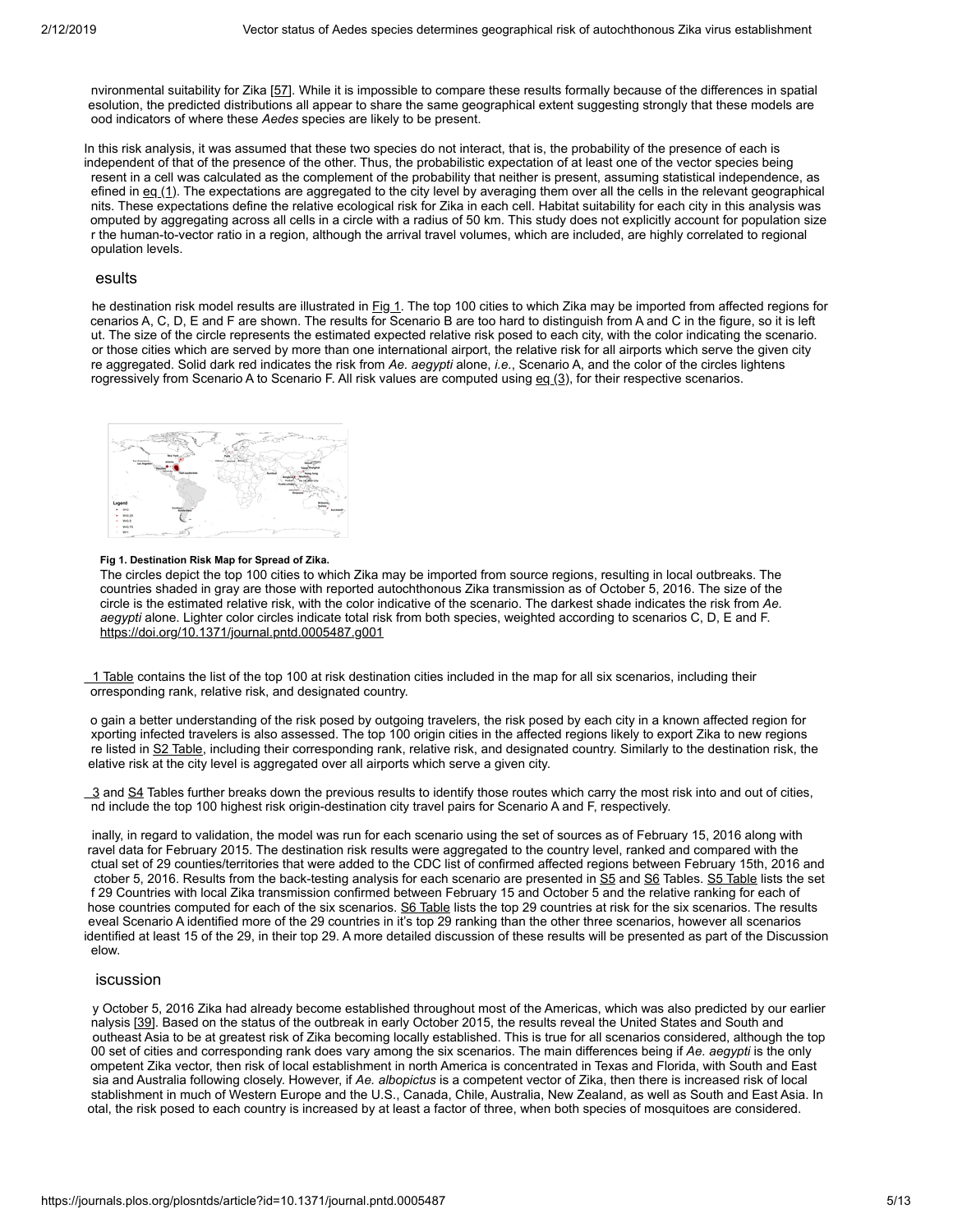he destination cities at highest risk are similar across all scenarios, with Orlando, Fort Lauderdale, Houston, Bangkok and Hong ong topping all lists. As the assumed role of *Ae. albopictus* increases across the scenarios, the risk posed to major cities in the .S. such as New York City and Los Angeles increases, as does the risk to major cities in Western Europe, specifically Rome, ondon, Paris and Amsterdam. When *Ae. albopictus* is considered an equal spreading vector, New York City becomes one of the op five at risk destinations, outranking Houston. The high risk posed to cities in Florida, Houston and New York is predominately ue to the recent establishment of Zika in Miami. In fact, the Miami-to-Houston travel route is ranked in the top ten of all travel outes for Scenario A; however, it is replaced by the Miami-to-New York travel route for Scenario F. Within the U.S. our results are lso consistent with those from [[42](#page-10-8)]; both studies conclude Texas and Florida are at highest risk, specifically Miami, Orlando and ouston. Increasingly, travel cases are being reported in almost all U.S. States, and other countries including Argentina, Chile, rance, Italy, New Zealand  $[22]$ , which are all identified to be at high risk by our model.

he more recent increased risk posed to cities in Asia is predominately due to the local establishment of Zika in Singapore. ingapore is a global travel hub, with especially high connectivity to major cities throughout the Asia Pacific region, which also have stablished populations of *Aedes* mosquitoes, and are prone to outbreaks of dengue and even some small outbreaks of Zika. For his reason, cities in Thailand, Hong Kong, Indonesia, the Philippines, China, India, Taiwan, Vietnam and Malaysia are at high risk f importation resulting in local outbreaks. In fact, in September 2016 the CDC issued a Zika travel notice to 11 Zika endemic ountries in Southeast Asia after confirmed local outbreaks in the region, however, the actual risk posed to locals and travelers emains unclear. Cities in Australia and New Zealand are similarly at increased risk due to the high travel connectivity with the Asiaacific region. For the scenarios which consider additional risk posed by *Ae. albopictus*, Tokyo, Japan as well as multiple European ities including Rome, London, Paris, Amsterdam, and Lisbon, and even San Francisco are identified to be at risk of local stablishment. Of the 20 highest ranked cities in Scenario F, four are served by at least two major airports, including Tokyo, London, aris, and New York, which partially contributes to their increased risk of Zika importation and establishment, as illustrated in **Fig 1**. he destinations at highest risk of Zika importation should prepare and implement mosquito surveillance and control efforts, in order o reduce the likelihood of local establishment, or, in those Southeast Asian cities where Zika is already endemic, the likelihood of ew local outbreaks.

n additional means to control the spread of Zika is to conduct surveillance at the sources of travel to limit the number of outgoing ases. However, it is unrealistic to implement control at every airport in a region affected by Zika. By having a better understanding f the risk posed by individual airports and cities the available resources in a country can be optimally allocated. For all scenarios ingapore is identified as the highest risk origin. This is again due to its highly connected and globally central location. Miami, lorida, San Juan, Puerto Rico, and Cancun, Mexico are ranked second, third, and fourth in all scenarios, with Nadi, Fiji and assau, Bahamas ranking 5th and 6th in scenarios A, B and C, and Sao Paulo, Brazil ranking 5th in Scenario D, E and F. This utcome is of particular concern because many of these cities are highly popular tourist destinations for many U.S. and European esidents. In order to prevent further global spread and establishment of Zika, it is imperative that these major travel destinations et the local outbreaks under control.

In efforts to better understand the destination and origin rankings discussed previously, the city-level analysis was further isaggregated to explicitly identify the travel routes carrying the highest risk of spreading Zika into new regions. This type of nalysis allows for the specific incoming and outgoing flights which pose the highest risk to be identified and targeted for mosquito urveillance and targeted passenger screening. As noted above, these route-level results are included in [S3](#page-7-3) and [S4](#page-7-4) Tables, for cenario A and F only. For these two scenarios, six and eight of the highest risk routes originate in Singapore. When only *Ae. egypti* is considered, six of the top ten highest risk routes depart Singapore for cities in south and east Asia, with the top one rriving in Bangkok, followed by Hong Kong. Three of the top ten routes arrive in Florida, from either San Juan or Nassau, and the ravel route between Miami and Houston is listed 10th. For Scenario F, eight of the top ten highest risk routes depart Singapore to ities in Asia. The only two routes in the top ten list not departing Singapore are from San Juan to Orlando and Miami to New York. hese routes align closely with the top origins and destinations discussed previously.

# **odel validation**

s the Zika outbreak continues to progress, the number of countries with local transmission is increasing, and this was especially he case during the first half of 2016. The results presented thus far serve as projected relative risk estimates for each city, and can e used to identify the locations most likely to see imported cases followed by local outbreaks in the near future. However, in an ttempt to evaluate the model's ability to accurately identify the regions most likely to experience future outbreaks, as well as identify the level of contribution of *Ae. albopictus* in the outbreak, we implemented the model using the state of the outbreak in ebruary 15, 2016 (to define the set of high risk sources), and compared the model outcomes across all scenarios with the actual et of regions later confirmed to be infected. (These earlier results were partially noted in [[39\]](#page-10-5)). In fact, all six scenarios ranked iami, Florida as the top at-risk destination by a significant margin, and in late July, 2016 the first autochthonous Zika cycle in the nited States was reported to have been established in the Miami, Florida region.

etween February 15th, 2016 and October 5, 2016 29 new counties or territories were added to the CDC list of confirmed affected egions. These countries are listed in [S5 Table.](#page-7-5) For each of the six scenarios considered, a country level ranking was computed by ggregating the incoming risk across all cities in a given country, and ranking the countries accordingly. These country-level results rom the back-testing are presented in S5 with their respective ranking, alongside the list of new countries added to the CDC list uring that time. All six scenarios identified at least 15 of the 29 countries in their respective top ranked 29. However, Scenario A utperformed the other five scenarios, with 21 of the top ranked 29 countries accounted for. As the assumed relative capacity of *Ae. lbopictus* increased, the number of top ranked countries matching the 29 confirmed affected countries decreased. This result uggest that Scenario A, which only accounts for *Ae. aegypti* presence, is the most accurate model for identifying the regions most likely to experience local establishment in the future.

owever, it is important to recognize the discrepancy in the rankings across scenarios highlights an important factor; when omparing the performance of the different scenarios it is important to distinguish between risk of importation and risk of local stablishment, the later of which we are comparing the results with. In the five scenarios which account for the additional presence f *Ae. albopictus*, an increasing number of countries identified as high risk (these are listed in [S6 Table](#page-7-6)) are in more developed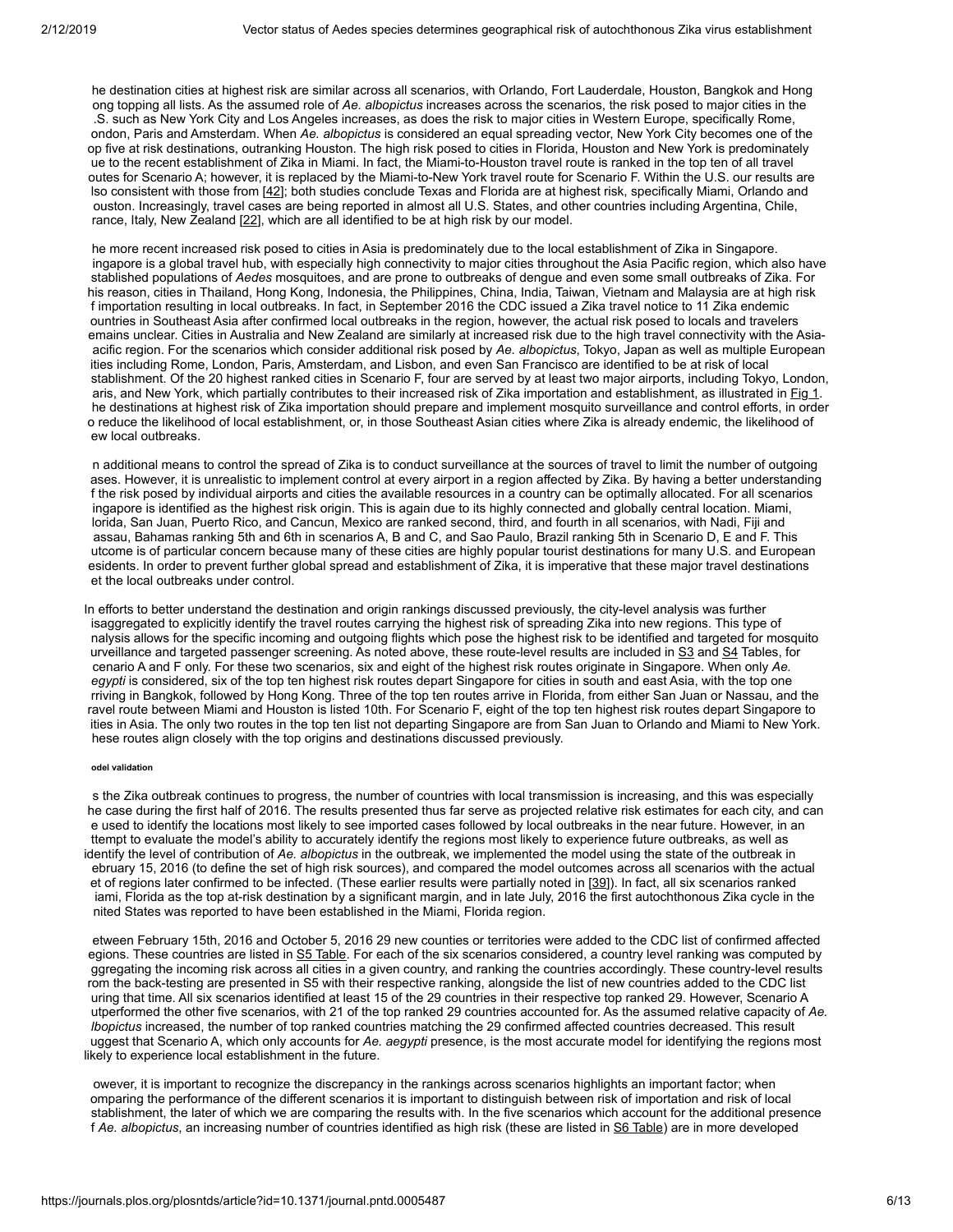egions, compared with those countries identified by Scenario A. This discrepancy is because suitable habitats for *Ae. albopictus* xpand much further north and south of the equator when compared with *Ae. aegypti*, therefore many cities in Europe, as well as apan, Australia, New Zealand, and major cities in the northern U.S. are at substantially increased risk of Zika establishment only if *e. albopictus* is a capable spreading vector. While these locations, critically, have established vector populations and have xperienced a high number of imported cases [[3](#page-8-1)], with the sole exception of Miami, they did not lead to local establishment, likely ue to the resources available for local mosquito control and surveillance. Therefore, until the capacity, or lack there of, of *Ae. lbopictus* is confirmed, the cities identified at highest risk in all Scenarios should continue to be subject to a high level of urveillance.

inally, the country level risk predictions in [[43](#page-10-7)] are also consistent with the outcomes of this study. After aggregating the city level elative risks to the country level, the United States and Argentina were identified to be at highest risk in the present study. Nah *et. l.* [\[43\]](#page-10-7) (who excluded the U.S.) also identified Argentina to be at highest risk of Zika importation, followed by Portugal, Uruguay, pain, and Peru, which are also among our top ranked countries across the scenarios. While many of the same countries were identified to be at high risk by both models, discrepancies in the rankings exists for various reasons. Firstly, Nah *et. al.* [[43\]](#page-10-7) stimated the risks of importation and local transmission separately, while our model combines the two within a single risk modeling ramework. Secondly, the present study was conducted at a later state in the outbreak when more countries were confirmed to have local transmission; these countries are listed in [[43\]](#page-10-7) as at-risk of importation, while in the present study they are considered to pose dditional risk. Additionally, the present study is conducted at the city level instead of the country level, and due to the more patially disaggregate analysis, the results can not be directly compared. Although the methodologies vary substantially between hese studies, the consistency among the model results serves to further validate the present study.

he preliminary findings did not identify the Federated States of Micronesia or the Marshall Islands as high at-risk destinations of ny rank, which highlights one of the potential limitations of this analysis that will be explicitly discussed below.

## **imitations**

his work takes a major step towards improving our understanding of the spreading risk posed by Zika, however there are six limitations of this analysis, including persistent uncertainties regarding epidemiological parameter estimates, which must be noted ere and addressed in future research:

- 1. The back-testing showed that the preliminary finding based on the methodology used in this analysis failed to identify two apparently high risk destinations: the Federated States of Micronesia and the Marshall Islands. The reason for this is a limitation in the available travel data; airports in these countries had no incoming travel from regions with confirmed local cases. One possible explanation for this is that infected travelers' itineraries are not fully captured in the data set, *i.e.*, they had separate bookings so records of their complete travel history were absent. Such cases could include a traveler who holidayed in Brazil and became infected with Zika, then traveled to California for a few days on one booking, and then traveled to the Marshall Islands on a separate booking. While this passenger clearly represents a risk to the Marshall Islands, the incomplete travel data limits the ability of the model to identify this traveler as a potential source of infection. Real time mobility data from telecoms which tracks individuals over time is one possible means to address this issue. Another possible explanation for the discrepancy is incorrect epidemiological data, *i.e.*, the travel origin (of the individuals who introduced Zika into New Caledonia or Marshall Islands) was actually an affected region which had not yet been recognized as a source risk.
- 2. A second recognized limitation of this analysis is due to the lack of even more recent travel data. Over the last year global air travel increased on average at a steady rate, however certain regions of the world have grown faster than others [\[58\]](#page-11-8). Specifically, Latin America, Asia-Pacific and Middle East regions have seen a slightly higher than average increases in air travel volumes. Furthermore, the computed risk in the analysis is systematically underestimated because flights originating in other areas historically endemic for Zika that are not currently reporting local transmission are not taken into account.
- 3. Zika could be efficiently spread by mosquito species other than *Ae. aegypti* and even *Ae. albopictus*. Ayres [\[59\]](#page-11-9) has recently pointed out that the virus has been collected from at least ten mosquito species from the genus *Aedes*, as well as from species from the genera *Anopheles*, *Culex*, and *Mansonia*, while Aliota *et. al.* [[60\]](#page-11-10) confirmed neither *Culex pipiens* or *Ae. triseriatus* mosquitoes are competent Zika virus vectors. However, the presence of the virus does not automatically make the species an efficient vector for the disease. The risk analysis strategy that has been used in this analysis can be extended to take these details into account as shown by the risk maps for malaria in Africa produced by Moffett *et al* [\[49](#page-11-11)]. As this analysis underscores for *Ae. albopictus*, relative vector competence has a substantial impact on the geographic risk profile, and further research into the parameters relevant to determining vector competencies is still necessary for Zika transmission.
- 4. This study accounts for a single mode of inter-regional travel, passenger air trips. Global geographical spread is delimited by travel almost entirely, and air travel captures the vast majority of long distance trips. However, shorter distance trips, especially over land, can be made using alternative travel modes such as car and bus, which are excluded from this study. Therefore, the results from this analysis likely underestimate the risk posed to destinations in close spatial proximity to affected regions. An example of this is Cameron County in Texas, where local cases have been confirmed. This county shares a border with Mexico, and there are high volumes of road travel between the two. To accurately capture multi-modal human mobility patterns either requires data from multiple transport sources, or data which is not linked to any specific transport mode, such as mobile phone data, which as noted previously, offers significant potential in modeling and predicting epidemic spreading risk.
- 5. In this study outbreak size is not explicitly accounted for at the set of sources, and is instead treated as a binary variable, *i.e.*, local transmission is either present or not. This can potentially lead to biases in the model, especially against countries that have substantially high travel volumes, but smaller outbreaks. In such a case the risk posed would be overestimated. This proposed risk analysis could easily be adapted to incorporate outbreak size in terms of cases, however, accurately estimating the number of cases in a given city at a given time at the global scale is, at this point, an unrealistic option. However, this would be a substantially useful data set were the proper public health authority to provide it, and could increase the accuracy of the model predictions.
- 6. Finally, this analysis ignores the role of potential spreading mechanisms other than human-to-human transmission mediated through a mosquito vector. In addition to the traditional spreading risk posed by mosquito populations, new potential spreading mechanisms have recently emerged for Zika. There have been several verified and potential documented cases of sexual transmission of Zika [[61](#page-11-12)-[63](#page-11-13)]. The virus has also been detected in the saliva [\[64\]](#page-11-14) and urine [\[65\]](#page-11-15) of infected individuals, and vertical cases of transmission have been documented in the Pacific Islands [[17\]](#page-9-10). The Zika virus has also been found in non-human primates, suggesting the possibility of maintenance and spread through alternative animal hosts [\[4](#page-8-2), [33](#page-9-8), 66-[70](#page-12-1)]. While local establishment may depend on a variety of factors, vector habitat suitability will play a predominant role even though there may be other modes of transmission. Nonetheless, further research is necessary to understand if and where these potential modes of transmission are a factor in the local spreading risk of Zika. How such factors will necessitate modification of this risk analysis remains to be seen.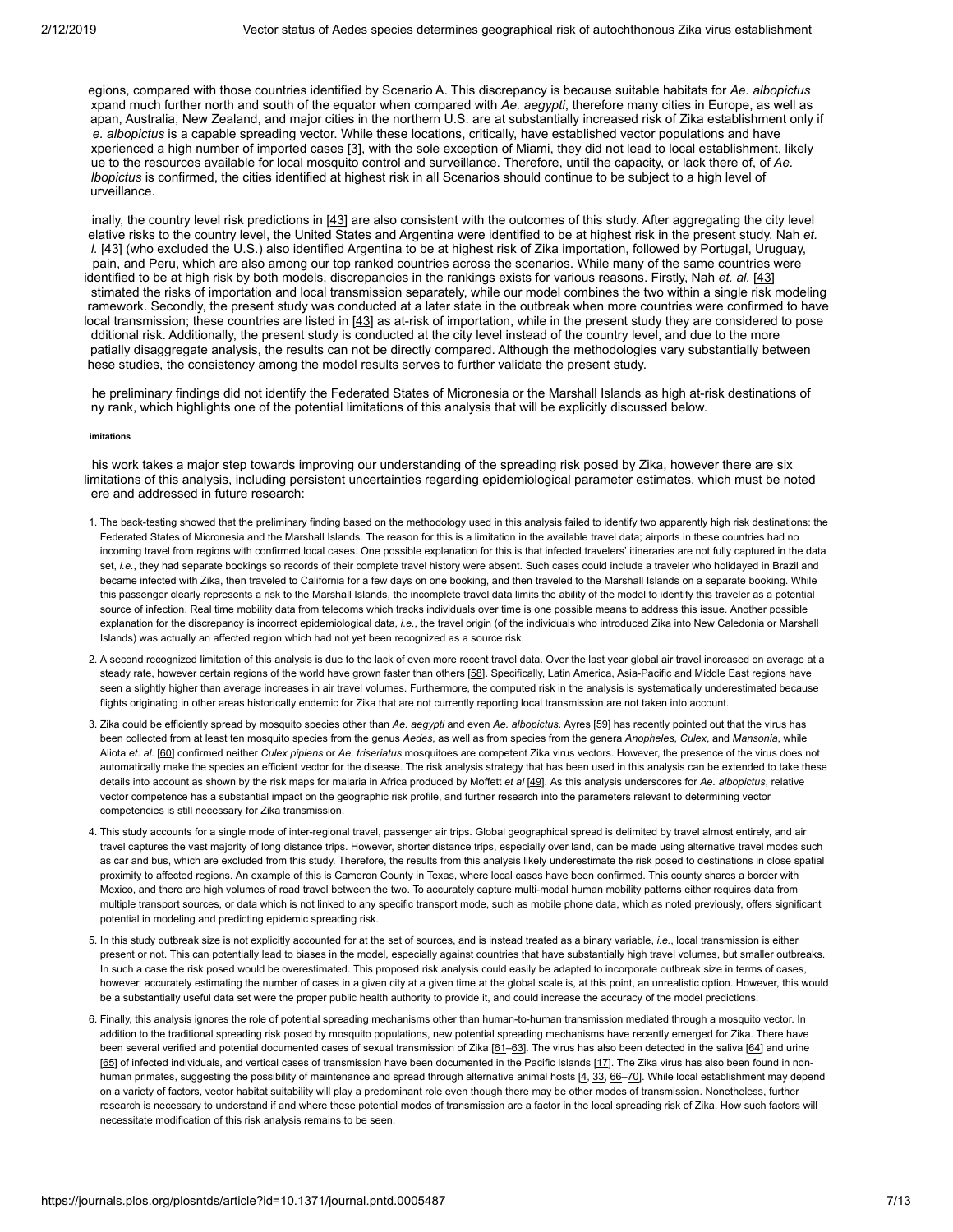#### **onclusions**

esults from this analysis highlight the substantial geographic and quantitative increase in global risk posed as a function of the elative capacity of *Ae. albopictus* as a secondary spreading vector of Zika, and reveal the set of cities at greatest risk of Zika importation and establishment. The results from the back-testing suggest that the geographic spread of Zika is driven primarily by *e. aegypti*, which is consistent with other studies [\[30](#page-9-6)–[32](#page-9-7)]. However, the results from the different scenarios also highlight the increased risk posed to new parts of the world, specifically the U.S. and Europe, if *Ae. albopictus* were to become a more capable preading vector. To control the spread of Zika geographically, local surveillance and control efforts are required in both known ffected regions and at-risk regions yet to report cases. This is true for locations with reported travel-imported cases that have yet o see locally established cases.

s the Zika outbreak continues to spread internationally, so does the uncertainty surrounding the local transmission mechanisms nd clinical manifestations of the disease. The possibility of direct human-to-human Zika transmission demands further immediate investigation, and the link between Zika and microcephaly and GBS are of vital concern. Lastly, the uncertainty associated with Zika isk is further compounded based on the implications from the analysis presented here which shows that the vector competence of *e. albopictus* relative to *Ae. aegypti* demands further investigation. This goal can only be achieved through a combination of field tudies to collect a representative variety of strains of these vectors followed by laboratory studies of virus transmission.

# upporting information

<span id="page-7-1"></span>**[1 Table. T](https://journals.plos.org/plosntds/article/file?type=supplementary&id=info:doi/10.1371/journal.pntd.0005487.s001)op 100 Destination Cities at Risk under all Scenarios.** [ttps://doi.org/10.1371/journal.pntd.0005487.s001](https://doi.org/10.1371/journal.pntd.0005487.s001) PDF)

<span id="page-7-2"></span>**[2 Table. T](https://journals.plos.org/plosntds/article/file?type=supplementary&id=info:doi/10.1371/journal.pntd.0005487.s002)op 100 Origin Cities Posing Risk under all Scenarios.** [ttps://doi.org/10.1371/journal.pntd.0005487.s002](https://doi.org/10.1371/journal.pntd.0005487.s002) PDF)

<span id="page-7-3"></span>**[3 Table. T](https://journals.plos.org/plosntds/article/file?type=supplementary&id=info:doi/10.1371/journal.pntd.0005487.s003)op 100 High Risk Travel Routes under Scenario A.** [ttps://doi.org/10.1371/journal.pntd.0005487.s003](https://doi.org/10.1371/journal.pntd.0005487.s003) PDF)

<span id="page-7-4"></span>**[4 Table. T](https://journals.plos.org/plosntds/article/file?type=supplementary&id=info:doi/10.1371/journal.pntd.0005487.s004)op 100 High Risk Travel Routes under Scenario D.** [ttps://doi.org/10.1371/journal.pntd.0005487.s004](https://doi.org/10.1371/journal.pntd.0005487.s004)  $PDF$ 

<span id="page-7-5"></span>**[5 Table. S](https://journals.plos.org/plosntds/article/file?type=supplementary&id=info:doi/10.1371/journal.pntd.0005487.s005)et of Countries with local Zika transmission confirmed between February 15 and October 5 and relative ranking by Scenario.** [ttps://doi.org/10.1371/journal.pntd.0005487.s005](https://doi.org/10.1371/journal.pntd.0005487.s005) PDF)

<span id="page-7-6"></span>**[6 Table. T](https://journals.plos.org/plosntds/article/file?type=supplementary&id=info:doi/10.1371/journal.pntd.0005487.s006)op 29 Countries identified at greatest risk by each scenario based on outbreak status as of February 15, 2016.** [ttps://doi.org/10.1371/journal.pntd.0005487.s006](https://doi.org/10.1371/journal.pntd.0005487.s006) PDF)

## uthor Contributions

**Conceptualization:** LG SS.

**Data curation:** LG SS NC.

**Formal analysis:** LG SS NC.

**Investigation:** LG SS NC.

**Methodology:** LG SS.

**Project administration:** LG SS.

**Resources:** LG SS.

**Software:** LG SS NC.

**Supervision:** LG SS.

**Validation:** LG SS NC.

**Visualization:** LG SS NC.

**Writing – original draft:** LG SS.

**Writing – review & editing:** LG SS.

# eferences

<span id="page-7-0"></span>**1.** PAHO. Zika cases and congenital syndrome associated with Zika virus reported by countries and territories in the Americas, 2015–2016 Cumulative Cases. [Web Page]. Washington DC: World Health Organization, Pan American Health Organization; 2016. Available from: http://www.paho.org/hg/index.php?option=com\_docman&task=doc\_view&Itemid=270&gid=37495&lang=en.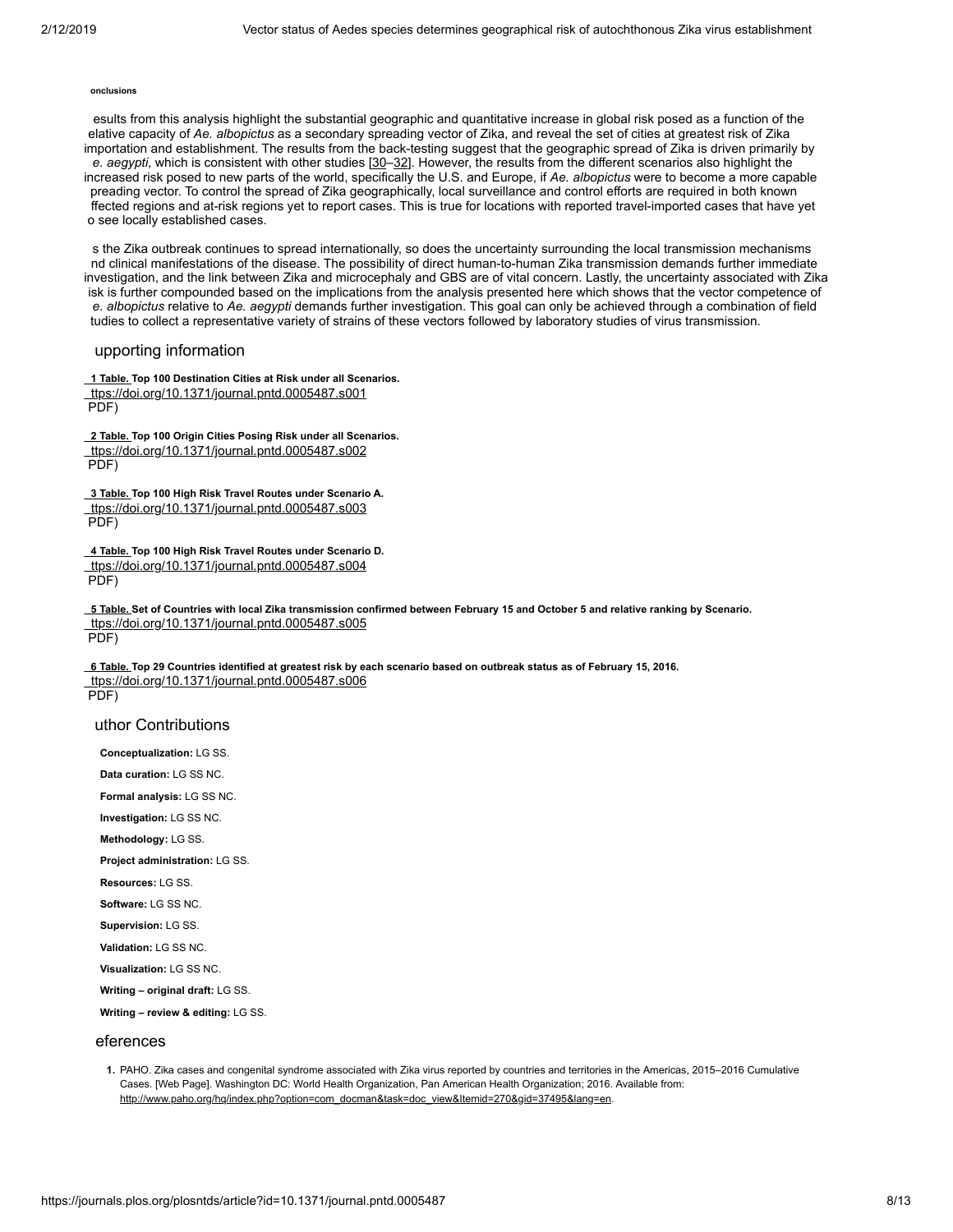- <span id="page-8-0"></span>**2.** World Health Organization (WHO). WHO Situation Report: Zika Virus, Microcephaly and Guillain-Barre Syndrome [Web Page]; 2016. Available from: [http://apps.who.int/iris/bitstream/10665/204454/1/zikasitrep\\_19Feb2016\\_eng.pdf?ua=1.](http://apps.who.int/iris/bitstream/10665/204454/1/zikasitrep_19Feb2016_eng.pdf?ua=1)
- <span id="page-8-1"></span>**3.** Centers for Disease Control and Prevention (CDC). Areas with Zika [Web Page]; 2016. Available from: [http://www.cdc.gov/zika/geo/.](http://www.cdc.gov/zika/geo/)
- <span id="page-8-2"></span>**4.** Kirya BG, Okia NO. A yellow fever epizootic in Zika Forest, Uganda, during 1972: Part 2: Monkey serology [Journal Article]. Trans R Soc Trop Med Hyg. [View Article](https://doi.org/10.1016/0035-9203(77)90104-3) . [PubMed/NCBI](http://www.ncbi.nlm.nih.gov/pubmed/413216) . [Google Scholar](http://scholar.google.com/scholar?q=A+yellow+fever+epizootic+in+Zika+Forest%2C+Uganda%2C+during+1972%3A+Part+2%3A+Monkey+serology+Kirya+1977) 1977;71(4):300–3. pmid:413216
- <span id="page-8-3"></span>**5.** Dick GWA. Zika virus (II). Pathogenicity and physical properties [Journal Article]. Transactions of the Royal Society of Tropical Medicine and Hygiene. View Article . [PubMed/NCBI](http://www.ncbi.nlm.nih.gov/pubmed/12995441) . [Google Scholar](http://scholar.google.com/scholar?q=Zika+virus+%28II%29.+Pathogenicity+and+physical+properties+Dick+1952) 1952;46(5):521–534. Available from:<http://www.sciencedirect.com/science/article/pii/0035920352900436> <http://trstmh.oxfordjournals.org/content/46/5/521.full.pdf>. pmid:12995441
- <span id="page-8-4"></span>**6.** Duffy MR, Chen TH, Hancock WT, Powers AM, Kool JL, Lanciotti RS, et al. Zika Virus Outbreak on Yap Island, Federated States of Micronesia [Journal View Article . [PubMed/NCBI](http://www.ncbi.nlm.nih.gov/pubmed/19516034) . [Google Scholar](http://scholar.google.com/scholar?q=Zika+Virus+Outbreak+on+Yap+Island%2C+Federated+States+of+Micronesia+Duffy+2009) Article]. New England Journal of Medicine. 2009;360(24):2536-2543. Available from:<http://www.nejm.org/doi/full/10.1056/NEJMoa0805715> <http://www.nejm.org/doi/pdf/10.1056/NEJMoa0805715>. pmid:19516034
- <span id="page-8-5"></span>**7.** Lanciotti RS, Kosoy OL, Laven JJ, Velez JO, Lambert AJ, Johnson AJ, et al. Genetic and serologic properties of Zika virus associated with an epidemic, View Article . [PubMed/NCBI](http://www.ncbi.nlm.nih.gov/pubmed/18680646) . [Google Scholar](http://scholar.google.com/scholar?q=Genetic+and+serologic+properties+of+Zika+virus+associated+with+an+epidemic%2C+Yap+State%2C+Micronesia%2C+2007+Lanciotti+2008) Yap State, Micronesia, 2007 [Journal Article]. Emerg Infect Dis. 2008;14(8):1232-9. Available from: <http://www.ncbi.nlm.nih.gov/pubmed/18680646>. pmid:18680646
- <span id="page-8-6"></span>**8.** Lanciotti R, Lambert A, Holodniy M, Saavedra S, del Carmen Castillo Signor L. Phylogeny of Zika virus in Western Hemisphere [Journal Article]. Emerg View Article . [PubMed/NCBI](http://www.ncbi.nlm.nih.gov/pubmed/27088323) . [Google Scholar](http://scholar.google.com/scholar?q=Phylogeny+of+Zika+virus+in+Western+Hemisphere+Lanciotti+2015) Infect Dis. 2015;22(5). Available from: [http://dx.doi.org/10.3201/eid2205.160065.](http://dx.doi.org/10.3201/eid2205.160065) pmid:27088323
- <span id="page-8-7"></span>**9.** Ioos S, Mallet HP, Leparc Goffart I, Gauthier V, Cardoso T, Herida M. Current Zika virus epidemiology and recent epidemics [Journal Article]. Medecine et View Article . [PubMed/NCBI](http://www.ncbi.nlm.nih.gov/pubmed/25001879) . [Google Scholar](http://scholar.google.com/scholar?q=Current+Zika+virus+epidemiology+and+recent+epidemics+Ioos+2014) Maladies Infectieuses. 2014;44(7):302-307. Available from: http://www.scopus.com/inward/record.url?eid=2-s2.0-84905560476&partnerID=40&md5=ebf2332cc397b14c8662455204ccffff http://ac.els-cdn.com/S0399077X14001085/1-s2.0-S0399077X14001085 [main.pdf?\\_tid=b323a2b4-c89a-11e5-ae67-00000aab0f02&acdnat=1454300426\\_9c1de7f7c5fac1269aecf6754c52c641. pmid:25001879](http://ac.els-cdn.com/S0399077X14001085/1-s2.0-S0399077X14001085-main.pdf?_tid=b323a2b4-c89a-11e5-ae67-00000aab0f02&acdnat=1454300426_9c1de7f7c5fac1269aecf6754c52c641)
- <span id="page-8-8"></span>**10.** Wæhre T, Maagard A, Tappe D, Cadar D, Schmidt-Chanasit J. Zika virus infection after travel to Tahiti, December 2013 [Letter]. Emerg Infect Dis. View Article . [PubMed/NCBI](http://www.ncbi.nlm.nih.gov/pubmed/25062427) . [Google Scholar](http://scholar.google.com/scholar?q=Zika+virus+infection+after+travel+to+Tahiti%2C+December+2013+W%C3%A6hre+2013) 2013;20(8). Available from:<http://dx.doi.org/10.3201/eid2008.140302>. pmid:25062427
- <span id="page-8-9"></span>**11.** Kutsuna S, Kato Y, Takasaki T, Moi M, Kotaki A, Uemura H, et al. Two cases of Zika fever imported from French Polynesia to Japan, December 2013 to View Article . [PubMed/NCBI](http://www.ncbi.nlm.nih.gov/pubmed/24507466) . [Google Scholar](http://scholar.google.com/scholar?q=Two+cases+of+Zika+fever+imported+from+French+Polynesia+to+Japan%2C+December+2013+to+January+2014+Kutsuna+2014) January 2014 [Journal Article]. Euro Surveillance. 2014;18(4):pii = 20683. Available from:<http://dx.doi.org/10.2807/1560-7917.ES2014.19.4.20683>. pmid:24507466
- <span id="page-8-10"></span>**12.** Tappe D, Rissland J, Gabriel M, Emmerich P, Günther S, Held G, et al. First case of laboratory-confirmed Zika virus infection imported into Europe, View Article . [PubMed/NCBI](http://www.ncbi.nlm.nih.gov/pubmed/24507467) . [Google Scholar](http://scholar.google.com/scholar?q=First+case+of+laboratory-confirmed+Zika+virus+infection+imported+into+Europe%2C+November+2013+Tappe+2014) November 2013 [Jourbal Article]. Euro Surveill. 2014;19(4):pii = 20685. Available from: <http://dx.doi.org/10.2807/1560-7917.ES2014.19.4.20685>. pmid:24507467
- <span id="page-8-11"></span>**13.** Hennessey M, Fischer M, Staples JE. Zika Virus Spreads to New Areas—Region of the Americas, May 2015-January 2016 [Journal Article]. MMWR Morb View Article . [PubMed/NCBI](http://www.ncbi.nlm.nih.gov/pubmed/26820163) . [Google Scholar](http://scholar.google.com/scholar?q=Zika+Virus+Spreads+to+New+Areas%E2%80%94Region+of+the+Americas%2C+May+2015-January+2016+Hennessey+2016) Mortal Wkly Rep. 2016;65(3):55–8. Available from: <http://www.ncbi.nlm.nih.gov/pubmed/26820163>. pmid:26820163
- <span id="page-8-12"></span>**14.** Faria N, Azevedo R, Kraemer M, Souza R, Cunha M, Hill S, et al. Zika virus in the Americas: Early epidemiological and genetic findings. Science. View Article . [PubMed/NCBI](http://www.ncbi.nlm.nih.gov/pubmed/27013429) . [Google Scholar](http://scholar.google.com/scholar?q=Zika+virus+in+the+Americas%3A+Early+epidemiological+and+genetic+findings+Faria+2016) 2016;Available from: <http://science.sciencemag.org/content/early/2016/03/23/science.aaf5036>. pmid:27013429
- <span id="page-8-13"></span>**15.** Schuler-Faccini L, Ribeiro EM, Feitosa IM, Horovitz DD, Cavalcanti DP, Pessoa A, et al. Possible Association Between Zika Virus Infection and View Article · [PubMed/NCBI](http://www.ncbi.nlm.nih.gov/pubmed/26820244) · [Google Scholar](http://scholar.google.com/scholar?q=Possible+Association+Between+Zika+Virus+Infection+and+Microcephaly%E2%80%94Brazil%2C+2015+Schuler-Faccini+2016) Microcephaly—Brazil, 2015 [Journal Article]. MMWR Morb Mortal Wkly Rep. 2016;65(3):59–62. Available from: [http://www.ncbi.nlm.nih.gov/pubmed/26820244.](http://www.ncbi.nlm.nih.gov/pubmed/26820244) pmid:26820244
- **16.** Oliveira Melo AS, Malinger G, Ximenes R, Szejnfeld PO, Alves Sampaio S, Bispo De Filippis AM. Zika virus intrauterine infection causes fetal brain abnormality and microcephaly: Tip of the iceberg? [Journal Article]. Ultrasound in Obstetrics and Gynecology. 2016;47(1):6–7. Available from: <http://www.scopus.com/inward/record.url?eid=2-s2.0-84953438883&partnerID=40&md5=dcab9711b98527f38a0295a4edba1511> <http://onlinelibrary.wiley.com/store/10.1002/uog.15831/asset/uog15831.pdf?v=1&t=ik3gxg9w&s=31aea1be19011de0f4e5d84eeccaade4a2e7e576>. pmid:26731034

View Article . [PubMed/NCBI](http://www.ncbi.nlm.nih.gov/pubmed/26731034) . [Google Scholar](http://scholar.google.com/scholar?q=Zika+virus+intrauterine+infection+causes+fetal+brain+abnormality+and+microcephaly%3A+Tip+of+the+iceberg%3F+Oliveira+Melo+2016)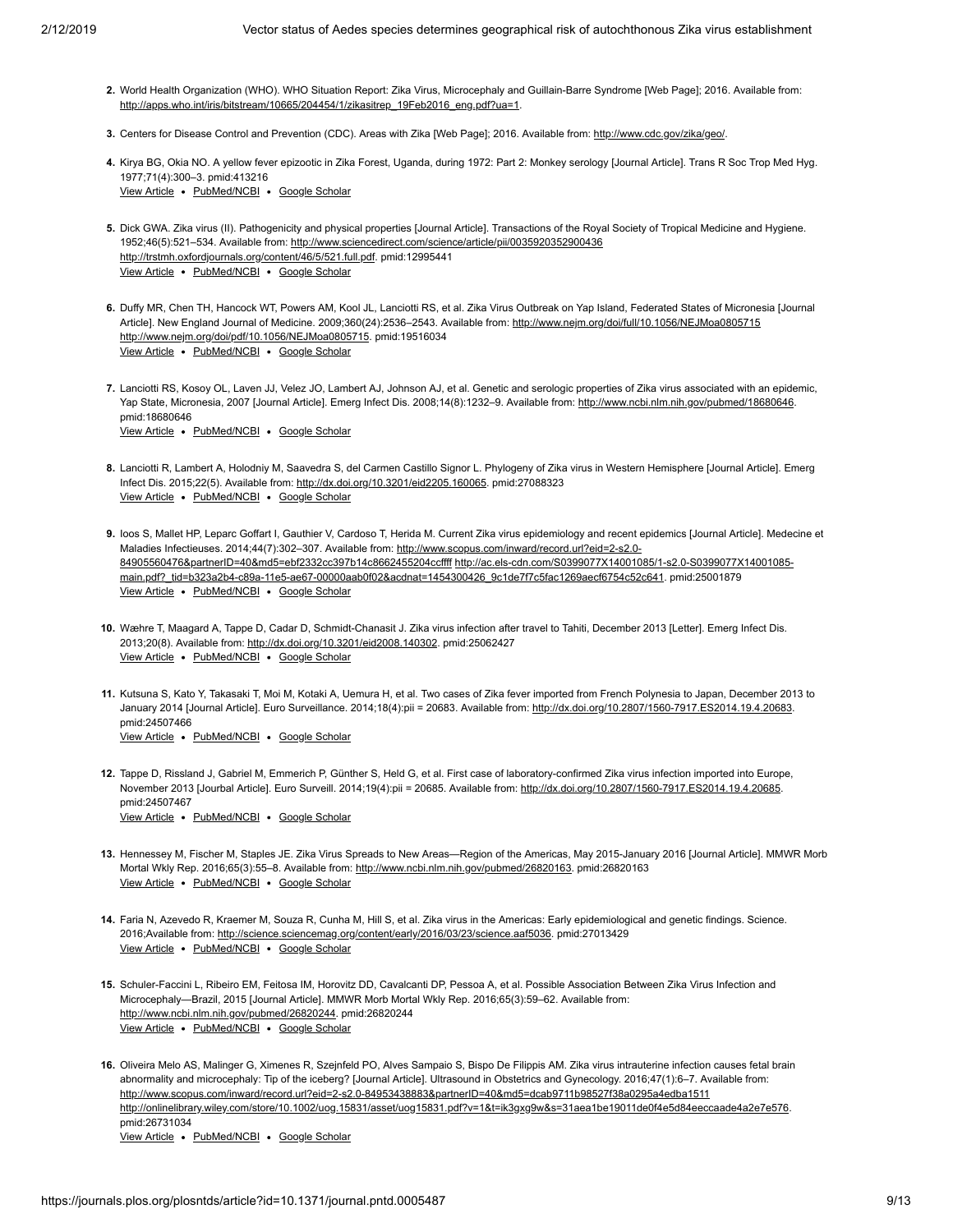- <span id="page-9-10"></span>**17.** Besnard M, Lastere S, Teissier A, Cao-Lormeau V, Musso D. Evidence of perinatal transmission of Zika virus, French Polynesia, December 2013 and [View Article](https://doi.org/10.2807/1560-7917.ES2014.19.13.20751) . [PubMed/NCBI](http://www.ncbi.nlm.nih.gov/pubmed/24721538) . [Google Scholar](http://scholar.google.com/scholar?q=Evidence+of+perinatal+transmission+of+Zika+virus%2C+French+Polynesia%2C+December+2013+and+February+2014+Besnard+2014) February 2014 [Journal Article]. Euro Surveill. 2014;19(13). pmid:24721538
- **18.** PAHO. Epidemiological alert. Increase in microcephaly in the northeast of Brazil—epidemiological alert. [Web Page]. Washington DC: World Health [Organization, Pan American Health Organization; 2015. Available from: http://www.paho.org/hq/index.php?](http://www.paho.org/hq/index.php?option=com_docman&task=doc_view&Itemid=270&gid=32636&lang=en) option=com\_docman&task=doc\_view&Itemid=270&gid=32636&lang=en.
- **19.** Driggers RW, Ho CY, Korhonen EM, Kuivanen S, Jääskeläinen AJ, Smura T, et al. Zika Virus Infection with Prolonged Maternal Viremia and Fetal Brain View Article . [Google Scholar](http://scholar.google.com/scholar?q=Zika+Virus+Infection+with+Prolonged+Maternal+Viremia+and+Fetal+Brain+Abnormalities+Driggers+) Abnormalities. New England Journal of Medicine. 0;0(0):null. Available from: [http://dx.doi.org/10.1056/NEJMoa1601824.](http://dx.doi.org/10.1056/NEJMoa1601824)
- **20.** Nowakowski TJ, Pollen AA, Di Lullo E, Sandoval-Espinosa C, Bershteyn M, Kriegstein AR. Expression Analysis Highlights AXL as a Candidate Zika Virus View Article . [PubMed/NCBI](http://www.ncbi.nlm.nih.gov/pubmed/27038591) . [Google Scholar](http://scholar.google.com/scholar?q=Expression+Analysis+Highlights+AXL+as+a+Candidate+Zika+Virus+Entry+Receptor+in+Neural+Stem+Cells+Nowakowski+2016) [Entry Receptor in Neural Stem Cells \[Journal Article\]. Cell Stem Cell. 2016;Available from: http://www.cell.com/cell-stem-cell/fulltext/S1934-](http://www.cell.com/cell-stem-cell/fulltext/S1934-5909(16)00118-1) 5909(16)00118-1. pmid:27038591
- **21.** Besnard M, Eyrolle-Guignot D, Guillemette-Artur P, Lastère S, Bost-Bezeaud F, Marcelis L, et al. Congenital Cerebral Malformations And Dysfunction In Fetuses And Newborns Following The 2013 To 2014 Zika Virus Epidemic In French Polynesia [Journal Article]. Euro Surveill. 2016;21(13). pmid:27063794

[View Article](https://doi.org/10.2807/1560-7917.ES.2016.21.13.30181) . [PubMed/NCBI](http://www.ncbi.nlm.nih.gov/pubmed/27063794) . [Google Scholar](http://scholar.google.com/scholar?q=Congenital+Cerebral+Malformations+And+Dysfunction+In+Fetuses+And+Newborns+Following+The+2013+To+2014+Zika+Virus+Epidemic+In+French+Polynesia+Besnard+2016)

- <span id="page-9-0"></span>**22.** World Health Organization (WHO). WHO Situation Report: Zika Virus, Microcephaly and Guillain-Barre Syndrome [Web Page]; 2016. Available from: [http://apps.who.int/iris/bitstream/10665/204961/1/zikasitrep\\_7Apr2016\\_eng.pdf?ua=1.](http://apps.who.int/iris/bitstream/10665/204961/1/zikasitrep_7Apr2016_eng.pdf?ua=1)
- <span id="page-9-1"></span>**23.** Oehler E, Watrin L, Larre P, Leparc-Goffart I, Lastere S, Valour F, et al. Zika virus infection complicated by Guillain-Barre syndrome–case report, French [View Article](https://doi.org/10.2807/1560-7917.ES2014.19.9.20720) . [PubMed/NCBI](http://www.ncbi.nlm.nih.gov/pubmed/24626205) . [Google Scholar](http://scholar.google.com/scholar?q=Zika+virus+infection+complicated+by+Guillain-Barre+syndrome%E2%80%93case+report%2C+French+Polynesia%2C+December+2013+Oehler+2014) Polynesia, December 2013 [Journal Article]. Euro Surveill. 2014;19(9). pmid:24626205
- <span id="page-9-2"></span>**24.** World Health Organization (WHO). WHO statement on the first meeting of the International Health Regulations (2005) (IHR 2005) Emergency Committee on Zika virus and observed increase in neurological disorders and neonatal malformations [Web Page]; 2016. Available from: [http://www.who.int/mediacentre/news/statements/2016/1st-emergency-committee-zika/en/.](http://www.who.int/mediacentre/news/statements/2016/1st-emergency-committee-zika/en/)
- <span id="page-9-3"></span>**25.** Wilder-Smith A, Gubler DJ. Geographic Expansion of Dengue: The Impact of International Travel. Medical Clinics of North America. 2008;92:1377–1390. [View Article](https://doi.org/10.1016/j.mcna.2008.07.002) . [PubMed/NCBI](http://www.ncbi.nlm.nih.gov/pubmed/19061757) . [Google Scholar](http://scholar.google.com/scholar?q=Geographic+Expansion+of+Dengue%3A+The+Impact+of+International+Travel+Wilder-Smith+2008) pmid:19061757

- <span id="page-9-4"></span>**26.** Li MI, Wong PS, Ng LC, Tan CH. Oral susceptibility of Singapore Aedes (Stegomyia) aegypti (Linnaeus) to Zika virus [Journal Article]. PLoS Negl Trop [View Article](https://doi.org/10.1371/journal.pntd.0001792) . [PubMed/NCBI](http://www.ncbi.nlm.nih.gov/pubmed/22953014) . [Google Scholar](http://scholar.google.com/scholar?q=Oral+susceptibility+of+Singapore+Aedes+%28Stegomyia%29+aegypti+%28Linnaeus%29+to+Zika+virus+Li+2012) Dis. 2012;6(8):e1792. pmid:22953014
- **27.** Diagne CT, Diallo D, Faye O, Ba Y, Faye O, Gaye A, et al. Potential of selected Senegalese Aedes spp. mosquitoes (Diptera: Culicidae) to transmit Zika [View Article](https://doi.org/10.1186/s12879-015-1231-2) . [PubMed/NCBI](http://www.ncbi.nlm.nih.gov/pubmed/26527535) . [Google Scholar](http://scholar.google.com/scholar?q=Potential+of+selected+Senegalese+Aedes+spp.+mosquitoes+%28Diptera%3A+Culicidae%29+to+transmit+Zika+virus+Diagne+2015) virus [Journal Article]. BMC Infect Dis. 2015;15(492). pmid:26527535
- **28.** Boorman JPT, Porterfield JS. A simple technique for infection of mosquitoes with viruses transmission of zika virus [Journal Article]. Transactions of the [View Article](https://doi.org/10.1016/0035-9203(56)90029-3) . [PubMed/NCBI](http://www.ncbi.nlm.nih.gov/pubmed/13337908) . [Google Scholar](http://scholar.google.com/scholar?q=A+simple+technique+for+infection+of+mosquitoes+with+viruses+transmission+of+zika+virus+Boorman+1956) Royal Society of Tropical Medicine and Hygiene. 1956;50(3):238–242. pmid:13337908
- <span id="page-9-5"></span>**29.** Guerbois M, Fernandez-Salas I, Azar SR, DanisLozano R, Alpuche-Aranda CM, Leal G, et al. Outbreak of Zika virus infection, Chiapas State, Mexico, View Article . [Google Scholar](http://scholar.google.com/scholar?q=Outbreak+of+Zika+virus+infection%2C+Chiapas+State%2C+Mexico%2C+2015%2C+and+first+confirmed+transmission+by+Aedes+aegypti+mosquitoes+in+the+Americas+Guerbois+2016) 2015, and first confirmed transmission by Aedes aegypti mosquitoes in the Americas [Journal Article]. Journal of Infectious Diseases (Advance Access). 2016;Available from: <http://jid.oxfordjournals.org/content/early/2016/07/18/infdis.jiw302.full.pdf+html>.
- <span id="page-9-6"></span>**30.** World Health Organization (WHO). Zika Virus Technical Report. Interim Risk Assessment WHO European Region [Web Page]; 2016. Available from: http://www.euro.who.int/ data/assets/pdf file/0003/309981/Zika-Virus-Technical-report.pdf.
- <span id="page-9-9"></span>**31.** World Health Organization (WHO). Zika virus vectors and risk of spread in the WHO European Region [Web Page]; 2016. Available from: http://www.euro.who.int/ data/assets/pdf\_file/0007/304459/WEB-news\_competence-of-Aedes-aegypti-and-albopictus-vector-species.pdf.
- <span id="page-9-7"></span>**32.** Olson JG, Ksiazek TG, Suhandiman , Triwibowo . Zika virus, a cause of fever in Central Java, Indonesia [Journal Article]. Transactions of the Royal View Article . [PubMed/NCBI](http://www.ncbi.nlm.nih.gov/pubmed/6275577) . [Google Scholar](http://scholar.google.com/scholar?q=Zika+virus%2C+a+cause+of+fever+in+Central+Java%2C+Indonesia+Olson+1981) Society of Tropical Medicine and Hygiene. 1981;75(3):389-393. Available from: <http://trstmh.oxfordjournals.org/content/75/3/389.full.pdf>. pmid:6275577
- <span id="page-9-8"></span>**33.** Grard G, Caron M, Mombo IM, Nkoghe D, Mboui Ondo S, Jiolle D, et al. Zika virus in Gabon (Central Africa)–2007: a new threat from Aedes albopictus? [Journal Article]. PLoS Negl Trop Dis. 2014;8(2):e2681. Available from:<http://www.ncbi.nlm.nih.gov/pubmed/24516683>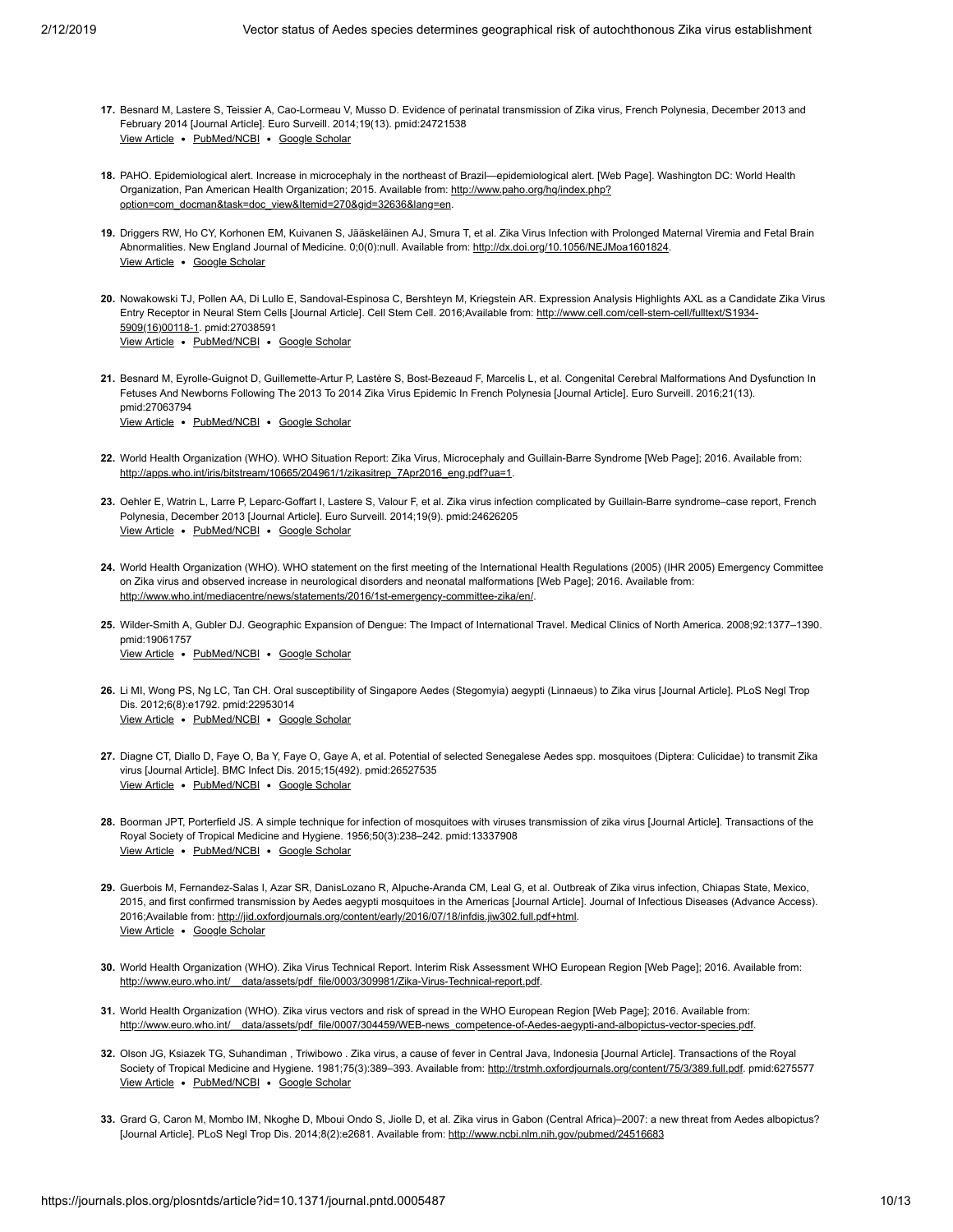View Article • [PubMed/NCBI](http://www.ncbi.nlm.nih.gov/pubmed/24516683) • [Google Scholar](http://scholar.google.com/scholar?q=Zika+virus+in+Gabon+%28Central+Africa%29%E2%80%932007%3A+a+new+threat+from+Aedes+albopictus%3F+Grard+2014) <http://www.ncbi.nlm.nih.gov/pmc/articles/PMC3916288/pdf/pntd.0002681.pdf>. pmid:24516683

- <span id="page-10-0"></span>**34.** Wong PS, Li MZ, Chong CS, Ng LC, Tan CH. Aedes (Stegomyia) albopictus (Skuse): a potential vector of Zika virus in Singapore [Journal Article]. PLoS View Article . [PubMed/NCBI](http://www.ncbi.nlm.nih.gov/pubmed/23936579) . [Google Scholar](http://scholar.google.com/scholar?q=Aedes+%28Stegomyia%29+albopictus+%28Skuse%29%3A+a+potential+vector+of+Zika+virus+in+Singapore+Wong+2013) Negl Trop Dis. 2013;7(8):e2348. Available from:<http://www.ncbi.nlm.nih.gov/pubmed/23936579> <http://www.ncbi.nlm.nih.gov/pmc/articles/PMC3731215/pdf/pntd.0002348.pdf>. pmid:23936579
- <span id="page-10-1"></span>**35.** Jupille H, Seixas G, Mousson L, Sousa C, Failloux AB. Zika virus, a new threat for Europe? bioRxiv. 2016;Available from: View Article · [PubMed/NCBI](http://www.ncbi.nlm.nih.gov/pubmed/27505002) · [Google Scholar](http://scholar.google.com/scholar?q=Zika+virus%2C+a+new+threat+for+Europe%3F+Jupille+2016) [http://biorxiv.org/content/early/2016/04/13/048454.](http://biorxiv.org/content/early/2016/04/13/048454) pmid:27505002
- <span id="page-10-2"></span>**36.** Chouin-Carneiro T, Vega-Rua A, Vazeille M, Yebakima A, Girod R, Goindin D. Differential Susceptibilities of Aedes aegypti and Aedes albopictus from the [View Article](https://doi.org/10.1371/journal.pntd.0004543) • [PubMed/NCBI](http://www.ncbi.nlm.nih.gov/pubmed/26938868) • [Google Scholar](http://scholar.google.com/scholar?q=Differential+Susceptibilities+of+Aedes+aegypti+and+Aedes+albopictus+from+the+Americas+to+Zika+Virus+Chouin-Carneiro+2016) Americas to Zika Virus [article]. PLoS Negl Trop Dis. 2016;10(3):e0004543. pmid:26938868
- <span id="page-10-3"></span>**37.** Tsetsarkin K, Vanlandingham D, McGee C, Higgs S. A single mutation in chikungunya virus affects vector specificity and epidemic potential [Jourbal View Article . [PubMed/NCBI](http://www.ncbi.nlm.nih.gov/pubmed/18069894) . [Google Scholar](http://scholar.google.com/scholar?q=A+single+mutation+in+chikungunya+virus+affects+vector+specificity+and+epidemic+potential+Tsetsarkin+2007) Article]. PLoS Pathog. 2007;3(e201). Available from: <http://journals.plos.org/plospathogens/article?id=10.1371/journal.ppat.0030201>. pmid:18069894
- <span id="page-10-4"></span>**38.** Vazeille M, Moutailler S, Coudrier D, Rousseaux C, Khun H, Huerre M, et al. Two Chikungunya isolates from the outbreak of La Reunion (Indian Ocean) View Article • [PubMed/NCBI](http://www.ncbi.nlm.nih.gov/pubmed/18000540) • [Google Scholar](http://scholar.google.com/scholar?q=Two+Chikungunya+isolates+from+the+outbreak+of+La+Reunion+%28Indian+Ocean%29+exhibit+different+patterns+of+infection+in+the+mosquito%2C+Aedes+albopictus+Vazeille+2007) exhibit different patterns of infection in the mosquito, Aedes albopictus [Jourbal Article]. PLoS One. 2007;2(e1168). Available from: [http://journals.plos.org/plosone/article?id=10.1371/journal.pone.0001168.](http://journals.plos.org/plosone/article?id=10.1371/journal.pone.0001168) pmid:18000540
- <span id="page-10-5"></span>**39.** Gardner L, Chen N, Sarkar S. Global risk of Zika virus depends critically on vector status of Aedes albopictus [Correspondence]. The Lancet Infectious [View Article](https://doi.org/10.1016/S1473-3099(16)00176-6) . [PubMed/NCBI](http://www.ncbi.nlm.nih.gov/pubmed/26997578) . [Google Scholar](http://scholar.google.com/scholar?q=Global+risk+of+Zika+virus+depends+critically+on+vector+status+of+Aedes+albopictus+Gardner+2016) Diseases. 2016;. pmid:26997578
- <span id="page-10-6"></span>**40.** Bogoch II, Brady OJ, Kraemer MUG, German M, Creatore MI, Kulkarni MA, et al. Anticipating the international spread of Zika virus from Brazil [Journal [View Article](https://doi.org/10.1016/S0140-6736(16)00080-5) . [PubMed/NCBI](http://www.ncbi.nlm.nih.gov/pubmed/26777915) . [Google Scholar](http://scholar.google.com/scholar?q=Anticipating+the+international+spread+of+Zika+virus+from+Brazil+Bogoch+2015) Article]. The Lancet. 2015;Export Date: 5 February 2016 Article in Press. pmid:26777915
- <span id="page-10-9"></span>**41.** Bogoch II, Brady OJ, Kraemer MUG, German M, Creatore MI, Brent S, et al. Potential for Zika virus introduction and transmission in resource-limited [View Article](https://doi.org/10.1016/S1473-3099(16)30270-5) . [PubMed/NCBI](http://www.ncbi.nlm.nih.gov/pubmed/27593584) . [Google Scholar](http://scholar.google.com/scholar?q=Potential+for+Zika+virus+introduction+and+transmission+in+resource-limited+countries+in+Africa+and+the+Asia-Pacific+region%3A+a+modelling+study+Bogoch+2016) countries in Africa and the Asia-Pacific region: a modelling study [Journal Article]. The Lancet Infectious Diseases. 2016;16(11):1237–1245. pmid:27593584
- <span id="page-10-8"></span>**42.** Monaghan A, Morin C, Steinhoff D, Wilhelmi O, Hayden M, Quattrochi D, et al. On the Seasonal Occurrence and Abundance of the Zika Virus Vector View Article . [PubMed/NCBI](http://www.ncbi.nlm.nih.gov/pubmed/27066299) . [Google Scholar](http://scholar.google.com/scholar?q=On+the+Seasonal+Occurrence+and+Abundance+of+the+Zika+Virus+Vector+Mosquito+Aedes+Aegypti+in+the+Contiguous+United+States+Monaghan+2016) Mosquito Aedes Aegypti in the Contiguous United States [Journal Article]. PLOS Currents Outbreaks. 2016;Available from: [http://currents.plos.org/outbreaks/article/on-the-seasonal-occurrence-and-abundance-of-the-zika-virus-vector-mosquito-aedes-aegypti-in-the-contiguous](http://currents.plos.org/outbreaks/article/on-the-seasonal-occurrence-and-abundance-of-the-zika-virus-vector-mosquito-aedes-aegypti-in-the-contiguous-united-states/)united-states/. pmid:27066299
- <span id="page-10-7"></span>**43.** Nah K, Mizumoto K, Miyamatsu Y, Yasuda Y, Kinoshita R, N H. Estimating risks of importation and local transmission of Zika virus infection [Journal View Article · [PubMed/NCBI](http://www.ncbi.nlm.nih.gov/pubmed/27069825) · [Google Scholar](http://scholar.google.com/scholar?q=Estimating+risks+of+importation+and+local+transmission+of+Zika+virus+infection+Nah+2016) Article]. PeerJ. 2016;4(e1904). Available from: [https://peerj.com/articles/1904/.](https://peerj.com/articles/1904/) pmid:27069825
- <span id="page-10-10"></span>44. MoH. Ministry of Health Singapore: Zika; 2016. Available from: [https://www.moh.gov.sg/content/moh\\_web/home/diseases\\_and\\_conditions/z/zika.html](https://www.moh.gov.sg/content/moh_web/home/diseases_and_conditions/z/zika.html).
- <span id="page-10-11"></span>**45.** Gardner L, Fajardo D, Waller ST, Wang O, Sarkar S. A Predictive Spatial Model to Quantify the Risk of Air-Travel-Associated Dengue Importation into the [View Article](https://doi.org/10.1155/2012/103679) . [PubMed/NCBI](http://www.ncbi.nlm.nih.gov/pubmed/22523497) . [Google Scholar](http://scholar.google.com/scholar?q=A+Predictive+Spatial+Model+to+Quantify+the+Risk+of+Air-Travel-Associated+Dengue+Importation+into+the+United+States+and+Europe+Gardner+2012) United States and Europe [Journal Article]. Journal of tropical medicine. 2012;2012. pmid:22523497
- **46.** Gardner L, Sarkar S. A Global Airport-Based Risk Model for the Spread of Dengue Infection via the Air Transport Network [Journal Article]. PloS one. [View Article](https://doi.org/10.1371/journal.pone.0072129) . [PubMed/NCBI](http://www.ncbi.nlm.nih.gov/pubmed/24009672) . [Google Scholar](http://scholar.google.com/scholar?q=A+Global+Airport-Based+Risk+Model+for+the+Spread+of+Dengue+Infection+via+the+Air+Transport+Network+Gardner+2013) 2013;8(8):e72129. pmid:24009672
- <span id="page-10-12"></span>**47.** Gardner L, Sarkar S. Risk of dengue spread from the Philippines through international air travel [Journal Article]. Transportation Research Record: Journal [View Article](https://doi.org/10.3141/2501-04) . [Google Scholar](http://scholar.google.com/scholar?q=Risk+of+dengue+spread+from+the+Philippines+through+international+air+travel+Gardner+2015) of the Transportation Research Board. 2015;2501(2501):25–30.
- <span id="page-10-13"></span>**48.** González C, Wang O, Strutz SE, González-Salazar C, Sánchez-Cordero V, Sarkar S. Climate Change and Risk of Leishmaniasis in North America: View Article . [PubMed/NCBI](http://www.ncbi.nlm.nih.gov/pubmed/20098495) . [Google Scholar](http://scholar.google.com/scholar?q=Climate+Change+and+Risk+of+Leishmaniasis+in+North+America%3A+Predictions+from+Ecological+Niche+Models+of+Vector+and+Reservoir+Species+Gonz%C3%A1lez+2010) Predictions from Ecological Niche Models of Vector and Reservoir Species [Journal Article]. PLoS Neglected Tropical Diseases. 2010;4(1):e585. Available from: [http://dx.doi.org/10.1371%2Fjournal.pntd.0000585.](http://dx.doi.org/10.1371%2Fjournal.pntd.0000585) pmid:20098495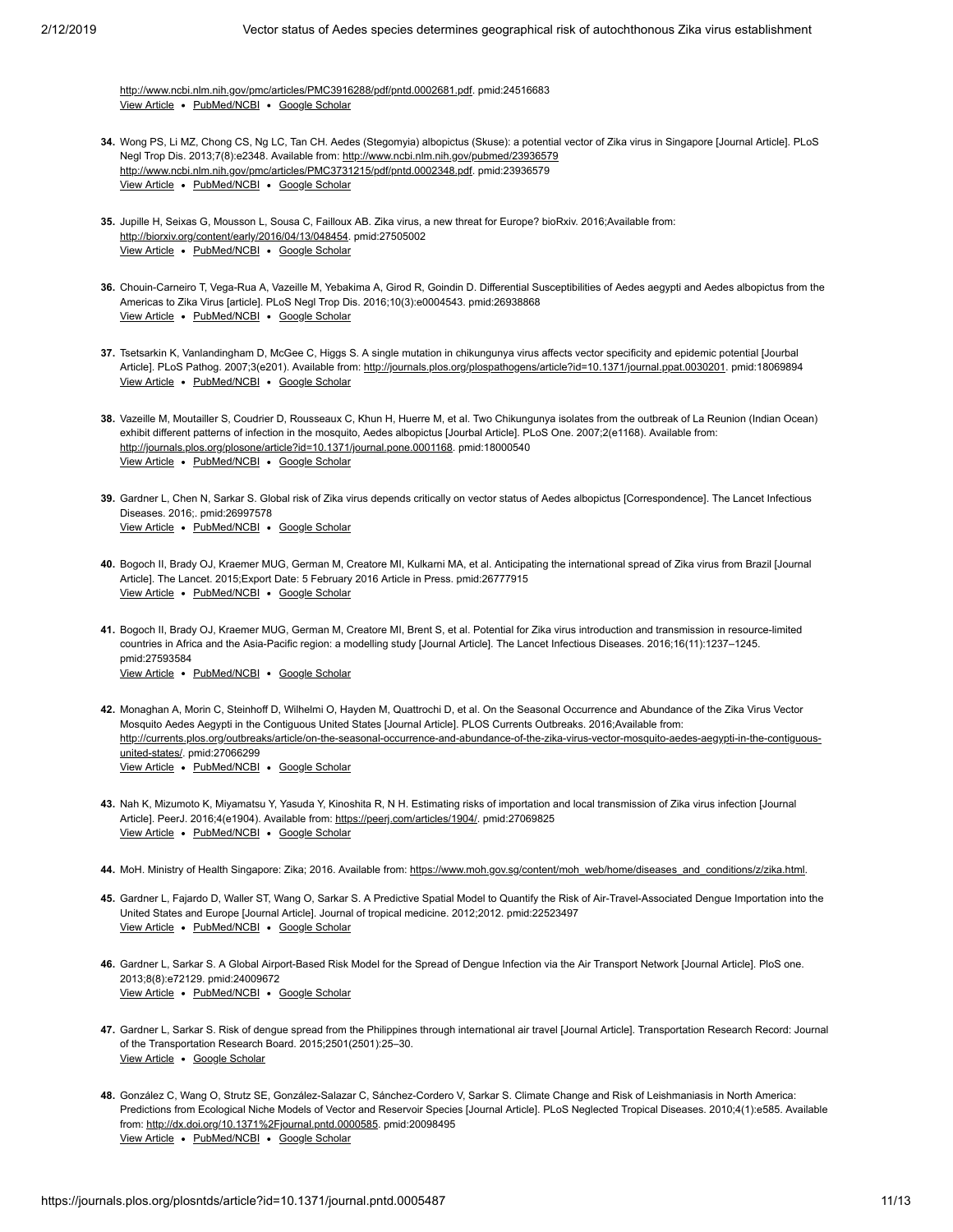- <span id="page-11-11"></span>**49.** Moffett A, Shackelford N, Sarkar S. Malaria in Africa: Vector Species' Niche Models and Relative Risk Maps [Journal Article]. PLoS ONE. 2007;2(9):e824. View Article · [PubMed/NCBI](http://www.ncbi.nlm.nih.gov/pubmed/17786196) · [Google Scholar](http://scholar.google.com/scholar?q=Malaria+in+Africa%3A+Vector+Species%E2%80%99+Niche+Models+and+Relative+Risk+Maps+Moffett+2007) Available from:<http://dx.plos.org/10.1371/journal.pone.0000824>. pmid:17786196
- <span id="page-11-0"></span>**50.** Sarkar S, Strutz SE, Frank DM, Rivaldi C, Sissel B, Sánchez-Cordero V. Chagas Disease Risk in Texas [Journal Article]. PLoS Neglected Tropical View Article . [PubMed/NCBI](http://www.ncbi.nlm.nih.gov/pubmed/20957148) . [Google Scholar](http://scholar.google.com/scholar?q=Chagas+Disease+Risk+in+Texas+Sarkar+2010) Diseases. 2010;4(10):e836. Available from: [http://dx.doi.org/10.13712Fjournal.pntd.0000836.](http://dx.doi.org/10.13712Fjournal.pntd.0000836) pmid:20957148
- <span id="page-11-1"></span>**51.** Margules C, Sarkar S. Systematic Conservation Planning. Cambridge, UK:: Cambridge University Press; 2007.
- <span id="page-11-2"></span>**52.** J F. Mapping Species Distributions: Spatial Inference and Prediction. Cambridge, UK:: Cambridge University Press; 2009.
- <span id="page-11-3"></span>**53.** Phillips SJ SR Anderson RP. Maximum entropy modeling of species geographic distributions [Journal Article]. Ecological Modelling. 2006;190(3-4):231– [View Article](https://doi.org/10.1016/j.ecolmodel.2005.03.026) . [Google Scholar](http://scholar.google.com/scholar?q=Maximum+entropy+modeling+of+species+geographic+distributions+Phillips+2006) 259. Available from:
- <span id="page-11-4"></span>**54.** Phillips SJ, Dudík M. Modeling of species distributions with Maxent: new extensions and a comprehensive evaluation. Ecography. 2008;31:161–175. [View Article](https://doi.org/10.1111/j.0906-7590.2008.5203.x) • [Google Scholar](http://scholar.google.com/scholar?q=Modeling+of+species+distributions+with+Maxent%3A+new+extensions+and+a+comprehensive+evaluation+Phillips+2008)
- <span id="page-11-5"></span>**55.** Campbell LP, Luther C, Moo-Llanes D, Ramsey JM, Danis-Lozano R, Peterson AT. Climate change influences on global distributions of dengue and View Article . [Google Scholar](http://scholar.google.com/scholar?q=Climate+change+influences+on+global+distributions+of+dengue+and+chikungunya+virus+vectors+Campbell+2015) chikungunya virus vectors. Philosophical Transactions of the Royal Society of London B: Biological Sciences. 2015;370 (1665). Available from: [http://rstb.royalsocietypublishing.org/content/370/1665/20140135.](http://rstb.royalsocietypublishing.org/content/370/1665/20140135)
- <span id="page-11-6"></span>**56.** Kraemer MU, Sinka ME, Duda KA, Mylne AQ, Shearer FM, Barker CM, et al. The global distribution of the arbovirus vectors Aedes aegypti and Ae. View Article . [PubMed/NCBI](http://www.ncbi.nlm.nih.gov/pubmed/26126267) . [Google Scholar](http://scholar.google.com/scholar?q=The+global+distribution+of+the+arbovirus+vectors+Aedes+aegypti+and+Ae.+albopictus+Kraemer+2015) albopictus [Journal Article]. eLIFE. 2015;Available from:<https://elifesciences.org/content/4/e08347v3>. pmid:26126267
- <span id="page-11-7"></span>**57.** Messina JP, Kraemer MU, Brady OJ, Pigott DM, Shearer FM, Weiss DJ, et al. Mapping global environmental suitability for Zika virus [Journal Article]. View Article . [PubMed/NCBI](http://www.ncbi.nlm.nih.gov/pubmed/27090089) . [Google Scholar](http://scholar.google.com/scholar?q=Mapping+global+environmental+suitability+for+Zika+virus+Messina+2016) eLIFE. 2016;Available from:<http://elifesciences.org/content/5/e15272v1/article-info>. pmid:27090089
- <span id="page-11-8"></span>58. [IATA. Air Passenger Market Analysis December 2015 \[Web Page\]; 2016. Available from: http://www.iata.org/whatwedo/Documents/economics/passenger](http://www.iata.org/whatwedo/Documents/economics/passenger-analysis-dec-2015.pdf)analysis-dec-2015.pdf.
- <span id="page-11-9"></span>**59.** Ayres CFJ. Identification of Zika virus vectors and implications for control [Comment]. The Lancet Infectious Diseases. 2016;16(3):278–279. [View Article](https://doi.org/10.1016/S1473-3099(16)00073-6) . [PubMed/NCBI](http://www.ncbi.nlm.nih.gov/pubmed/26852727) . [Google Scholar](http://scholar.google.com/scholar?q=Identification+of+Zika+virus+vectors+and+implications+for+control+Ayres+2016) pmid:26852727
- <span id="page-11-10"></span>**60.** Aliota M, Peinado S, Osorio J, Bartholomay L. Culex pipiens and Aedes triseriatus mosquito susceptibility to Zika virus [letter] [Journal Article]. Emerg View Article . [PubMed/NCBI](http://www.ncbi.nlm.nih.gov/pubmed/27434194) . [Google Scholar](http://scholar.google.com/scholar?q=Culex+pipiens+and+Aedes+triseriatus+mosquito+susceptibility+to+Zika+virus+Aliota+2016) Infect Dis. 2016;Available from:<http://dx.doi.org/10.3201/eid2210.161082>. pmid:27434194
- <span id="page-11-12"></span>**61.** Foy BD, Kobylinski KC, Chilson Foy JL, Blitvich BJ, Travassos da Rosa A, Haddow AD, et al. Probable non-vector-borne transmission of Zika virus, View Article . [PubMed/NCBI](http://www.ncbi.nlm.nih.gov/pubmed/21529401) . [Google Scholar](http://scholar.google.com/scholar?q=Probable+non-vector-borne+transmission+of+Zika+virus%2C+Colorado%2C+USA+Foy+2011) Colorado, USA [Journal Article]. Emerg Infect Dis. 2011;17(5):880-2. Available from: http://www.ncbi.nlm.nih.gov/pmc/articles/PMC3321795/pdf/10-1939\_finalD.pdf. pmid:21529401
- **62.** Musso D, Roche C, Robin E, Nhan T, Teissier A, Cao-Lormeau VM. Potential sexual transmission of Zika virus [Journal Article]. Emerg Infect Dis. View Article . [PubMed/NCBI](http://www.ncbi.nlm.nih.gov/pubmed/25625872) . [Google Scholar](http://scholar.google.com/scholar?q=Potential+sexual+transmission+of+Zika+virus+Musso+2015) 2015;21(2):359–61. Available from:<http://www.ncbi.nlm.nih.gov/pmc/articles/PMC4313657/pdf/14-1363.pdf>. pmid:25625872
- <span id="page-11-13"></span>**63.** Hills S, Russell K, Hennessey M, Williams C, Oster A, Fischer M, et al. Transmission of Zika Virus Through Sexual Contact with Travelers to Areas of View Article . [Google Scholar](http://scholar.google.com/scholar?q=Transmission+of+Zika+Virus+Through+Sexual+Contact+with+Travelers+to+Areas+of+Ongoing+Transmission%E2%80%94Continental+United+States+Hills+2016) Ongoing Transmission—Continental United States [Journal Article]. MMWR Morb Mortal Wkly Rep. 2016;Available from: [http://dx.doi.org/10.15585/mmwr.mm6508e2er.](http://dx.doi.org/10.15585/mmwr.mm6508e2er)
- <span id="page-11-14"></span>**64.** Musso D, Roche C, Nhan TX, Robin E, Teissier A, Cao-Lormeau VM. Detection of Zika virus in saliva [Journal Article]. J Clin Virol. 2015;68:53–5. View Article · [PubMed/NCBI](http://www.ncbi.nlm.nih.gov/pubmed/26071336) · [Google Scholar](http://scholar.google.com/scholar?q=Detection+of+Zika+virus+in+saliva+Musso+2015) [Available from: http://ac.els-cdn.com/S138665321500133X/1-s2.0-S138665321500133X-main.pdf?\\_tid=5e5fb3be-c889-11e5-ae67-](http://ac.els-cdn.com/S138665321500133X/1-s2.0-S138665321500133X-main.pdf?_tid=5e5fb3be-c889-11e5-ae67-00000aab0f02&acdnat=1454292982_87654187710dd0375147b1cf08f76f4d) 00000aab0f02&acdnat=1454292982\_87654187710dd0375147b1cf08f76f4d. pmid:26071336
- <span id="page-11-15"></span>**65.** Gourinat AC, O'Connor O, Calvez E, Goarant C, Dupont-Rouzeyrol M. Detection of Zika virus in urine [Journal Article]. Emerg Infect Dis. 2015;21(1):84–6. View Article . [PubMed/NCBI](http://www.ncbi.nlm.nih.gov/pubmed/25530324) . [Google Scholar](http://scholar.google.com/scholar?q=Detection+of+Zika+virus+in+urine+Gourinat+2015) Available from:<http://www.ncbi.nlm.nih.gov/pmc/articles/PMC4285245/pdf/14-0894.pdf>. pmid:25530324